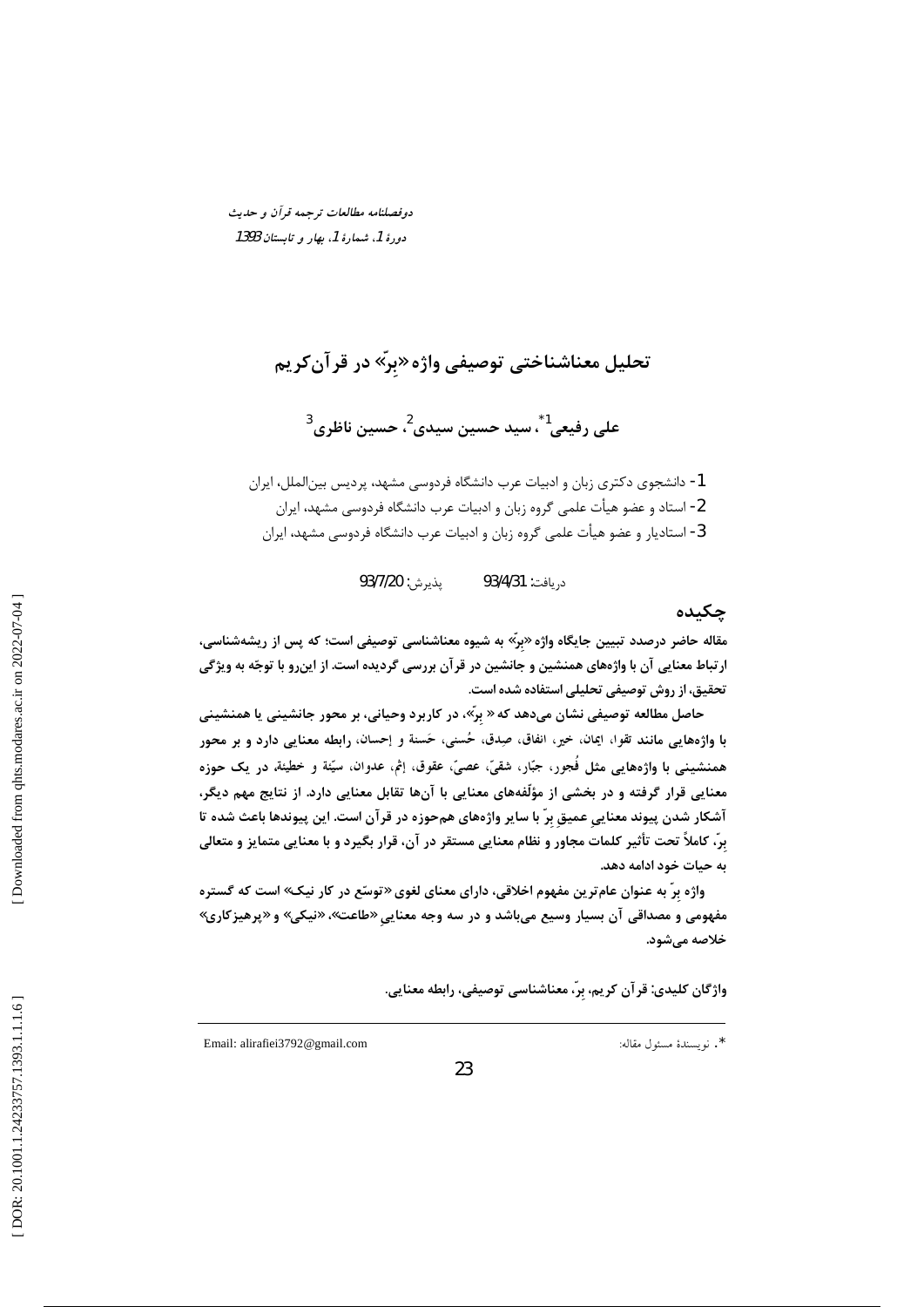\_دورهٔ 1، شمارهٔ 1، بهار و تابستان 1393 دوفصلنامه مطالعات ترجمه قرآن و حديث \_\_

#### 1- مقدمه

پیوندهای معنایی، میان مفردات قرآن کریم موجب شده است تا هر واژهای، جایگاه خاصٌ خود را داشته و ارتباط معناداری با واژگان دیگر داشته باشد؛ چرا که میان كلمات و جملات آيات قرآني، پيوستگي معنايي خاصّي برقرار بوده و همگي از جانب خداوند حکیم برای القای پیامی ویژه ترتیب یافتهاند.

«معناشناسی» (Semantics)، اصطلاحی فنّی است که به بررسی و مطالعه معنی (Meaning)، اطلاق میشود (پالمر، 1391: 13)؛ و شاخهای از زبانشناسی (Linguisistics) را که مطالعه علمی زبان است، تشکیل میدهد (همان: 20). به عبارتی، بررسی ارتباط میان واژه و معناست که از نیم قرن پیش مورد توجّه قرار گرفته و آن را «تحقيق و مطالعه تحليلي درباره كلمات كليدي زبان» نيز، تعريف مي كنند (ايزوتسو، 1391: 4). که به دو صورت بررسی میشود: معناشناسی تاریخی Historical) (Semantics و توصيفي (Descriptive Semantics).

این مقاله، درصدد است معناشناسی توصیفی (همزمانی یا درزمانی) واژه برّ را بررسی نماید و با تحلیل ارتباط معنایی واژههایی که با برّ در یک حوزه معنایی قرار میگیرند، در دو محور جانشینی، همنشینی به تبیین جایگاه معنایی آن در قرآن بپردازد تا در دستیابی به دلالت اخلاقی واژگان قرآن کریم و تصویری دقیق، (و در حدّ امکان) از نظام اخلاقی قرآن، گامی برداشته شود.

در ضرورت و اهمیت این بحث نیز گفتنی است که واژه «برّ» از مفاهیم اخلاقی پرکاربرد و بحثبرانگیز قرآنی است که در فرهنگهای لغت، مفردات و تفسیرها به صورتها و معانی مختلفی آمده است. لذا در این پژوهش، ضمن تعیین هسته معنایی، واژه برّ و مصادیق آن، براساس منابع لغوی، به بررسی توصیفی و تبیین جایگاه معنایی برٌ در نظام واژگانی قرأن، با ملاحظه واژههای همحوزه شامل واژههای مترادف، متقابل و مجاور، در دو محور جانشینی و همنشینی خواهیم پرداخت.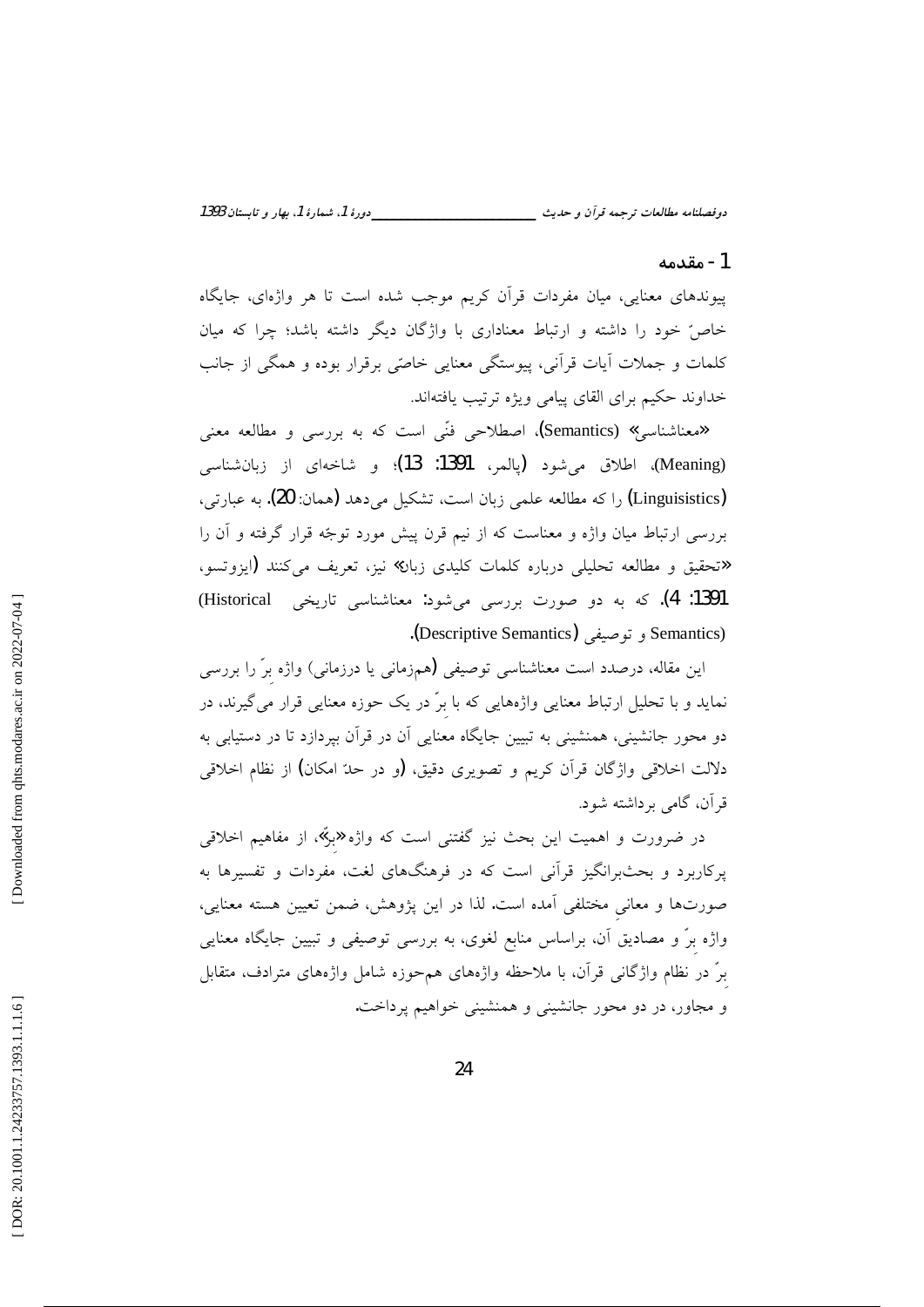تحلیل معناشناختی توصیفی واژه برّ در قرآن \_ \_ علمي رفيعي و همكاران

سؤالات اصلى اين تحقيق عبارتند از: 1- واژه »برٌ» چه وجوه معنایی و حوزه معناشناسی را تشکیل می دهد؟ 2- برٌ در کاربرد وحیانی، بر محور جانشینی و همنشینی، در ارتباط یا تقابل با کدام واژهها استعمال شده است؟

### 2- پيشينه پژوهش

توشیهیکو ایزوتسو، زبانشناس ژاپنی، از ارتباطهای معنایی واژگان قرآنی، در کتاب «خدا و انسان در قرآن» آورده است، و در آن، معناشناسی را «تحقیق و مطالعه تحلیلی درباره كلمات كليدي زبان» تعريف ميكند (ايزوتسو، 1391: 4). در باور وي، معناي هر واژه، با شناخت جایگاه دقیق معنایی آن، قابل کشف است که با توجّه به جهانبینی قرآنی و بررسی بافت و سیاق و ارتباط آن با واژگان دیگر میباشد. کتاب دیگر وی در این زمینه با عنوان «مفاهیم اخلاقی- دینی در قرآن مجید» است.

در کشور ما نیز در موضوع معناشناسی، کتابهای «تغییر معنایی در قرآن» به قلم سیّد حسین سیّدی، «درآمدی بر معناشناسی» توسّط کورش صفوی، تألیف شده و «ساختار گزارههای اخلاقی قرآن» به وسیله صدیقه مهدوی کنی، و مقالاتی نیز به دست برخی پژوهشگران دیگر، به رشته تحریر درآمده است؛ امّا بایستی بیشتر از این در حوزه معناشناسی کار شود. شایان ذکر است، تا آنجا که جستوجو شد، پژوهشی با رویکرد معناشناختی برای واژه **«**برٌ» مشاهده نگردید.

# 3 - مفهوم واژه بِرّ

واژه «برٌ» (Righteousness)، مصدر ثلاثی مجرّد از ریشه «ب رر» میباشد که لغتشناسان، معانی متعدّدی را برای آن ذکر کردهاند؛ ازجمله، طاعت، عبادت، پرهیزکاری، احسان و نیکی، کار خیر و صلاح، صدق و راستی، صله رحم، پیوند، تقرَّبِ، که همه آنها متضمّن مفهوم گستردگی هستند (ابنِمنظور، 1414، ج4: 51؛

25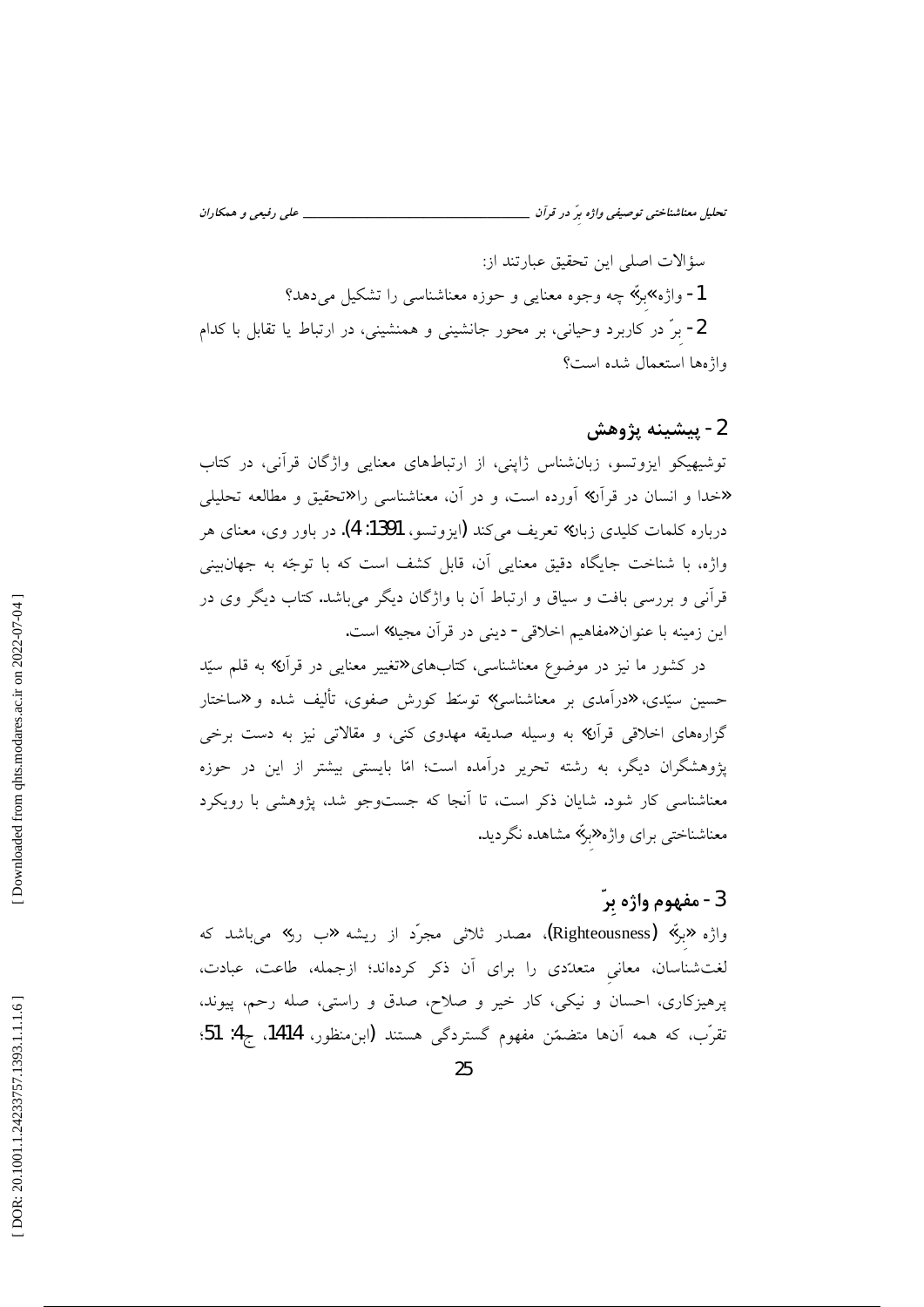زبيدي، 1414، ج6: 69-70؛ بلخي، 1381: 368-369). و در سه وجه معنايي «طاعت». «نیکی» و «پرهیزکاری» خلاصه میشوند که معانی اساسی و مهمّ این واژه هستند. مدلول حسّی آن میتواند «بَرٌ» به معنای خشکی وسیع و «بُرٌ» به معنای گندم باشد که بالاترین مصرف را در بین غذای انسانها و حیوانات داشته است؛ و «ابن بُرّ» به نان گفته میشود (ابنفارس، 1387: 80؛ مصطفوی، 1360، ج1: 249)، که دارای خیر و برکت زیادی بوده و در سر سفرهها گسترده شده است. گسترش دادن در کارهای خیر، گاهی به خداوند نسبت داده میشود که به صورت «البَرّ» و از نامهای خدا و در شمار اوصافش، از زبان بهشتیان به کار رفته است، که به معنای توسّع و گستردگی در ثواب است. چنانکه در قرآن کریم آمده است: ﴿إِنَّهُ هُوَ ٱلْمَبُرُّ ٱلرَّحِيمُ﴾ (طور/28) که در آن، «البَرِّ» صفت مشبّهه، در معنای اسم فاعل و به معنای احسان کننده و نیکوکار است (مصطفوی، 1360، ج1: 249). و بعضی مواقع آن را به بنده نسبت میدهند که به معنای توسعه در پیروی و فرمانبرداری است. مثل: «بَرَّ العَبدُ رَبَّهُ» یعنی اطاعت و پرستش او نسبت به خدا بسیار گسترده است. پس نیکی از طرف خداوند به معنای اعطای ثواب و از طرف بنده، اطاعت و پیروی میباشد. و «برّ الوالِدَین» توسعه دادن در نیکی به پدر و مادر، و در مقابل با «عاقٌ الوالدين» أمده است (راغب، 1390: 71). برٌ فرزند به والدين، خدمت، خضوع و رحمت به آنهاست، همچنانکه برّ پدر و مادر به فرزندان نیز، تربیت و تأمین زندگی آنان و برآوردن نیازهایشان میباشد؛ و برّ در سخن گفتن، راستگویی، و در عبادت، منطبق بودن آن با شرايط ويژه عبادت است (مصطفوى، 1360، ج1: 249).

ایزوتسو به پیچیده بودن معنای واژه برّ اشاره نموده و میگوید که ترجمه آن در زبانهای دیگر به معانی مختلف مانند پرهیزکاری، نیکی، راستی و نظایر آن، هیچکدام به تنهايي نميتوانند حقٌّ واژه اصلي را ادا نمايند (ايزوتسو، 1388: 423-424). راغب، برای اینکه حقّ این واژه را ادا نماید، آن را گسترش دادن در کارهای خوب، و مخصوص افعال اختیاری میداند که به رساندن نفع با توجّه به دیگران، و از روی قصد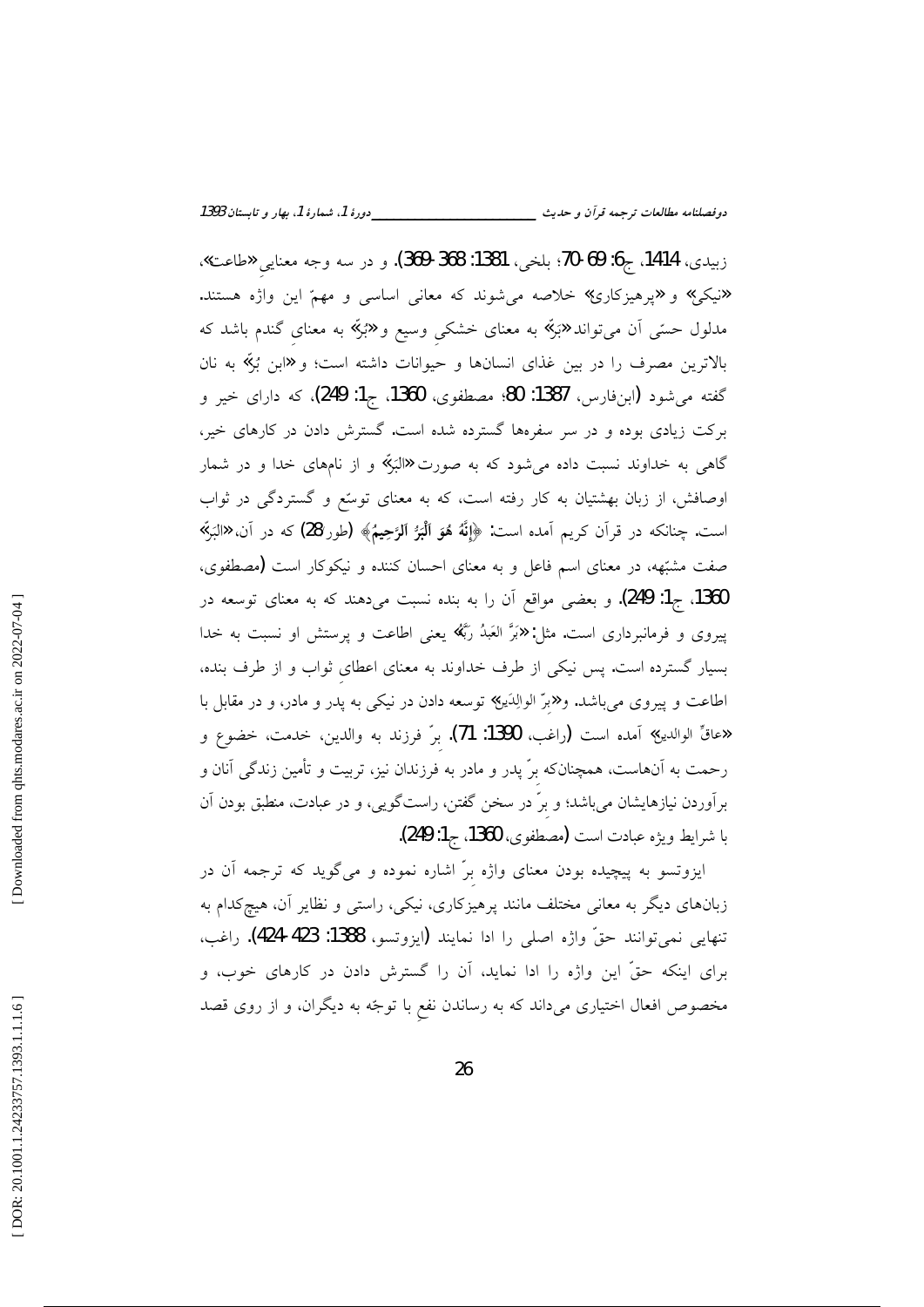\_ علمي رفيعي و همكاران تحلیل معناشناختی توصیفی واژه برّ در قرآن \_\_\_\_\_\_\_\_\_\_\_\_

و اختیار اطلاق میشود؛ برخلاف عمل خیر، که در آن نیاز به قصد وجود ندارد (راغب، 1390: 71؛ طوسى، 1410، ج1: 198؛ طبرسى، 1372، ج2: 792).

لبید بن ربیعه از شاعران دوره جاهلی و صاحب معلّقه، برّ را تقوای درونی و پرهیزکاری دانسته است که منجر به نیکوکاری انسان می شود: و<br>هوَ ما البرُّ إلّا مُضمَراتٌ مِنَ النُّقبي وَ ما المالُ إلّا مُعمَراتٌ وَدائع»

(يستانى، 1960، ج1: 114). یعنی نیکوکاری، تقوای درونی و مال، امانت زندگی است.

4- حوزه معنایی برّ در قرآن

واژه برّ در قرآن، معانی لغوی و ظاهری خود را حفظ نموده است، امّا دیدگاهی را که عربهای جاهلی از مفهوم آن داشتند، تغییر داد. در آیات مختلف، به مصادیق بسیاری از آن اشاره شده که به روشن کردن جنبههای گوناگون ساختمان پیچیده معنایی آن، در این کتاب آسمانی کمک میکند. ازجمله، پروردگار متعال مفهوم واژه بّر را بهطور مفصّل در آیه **177** سوره بقره تشریح نموده که بهطور عینی از روی بافت آن و از راه توصیف لفظی روشن میگردد. همان چیزی که ایزوتسو بر آن، نام **«**تعریف بافتی» یا **«ت**عریف متنی» گذاشت. و بهترین مثال را همین آیه از قرآن کریم، در کتاب خود آورده است که به تأکید اعلام میدارد، معنای واقعی برّ، بهجای آوردن ظواهر دینی نیست، بلکه به معنای صداقت اجتماعی و ناشی از ايمان به وحدانيّت خداست (ايزوتسو، 1388: 74-75). بر طبق اين آيه، واژه »بر» به معناى: ایمان به خدا، معاد، ملائکه، کتب اَسمانی، پیامبران، بخشش خالصانه اموال، اقامه نماز، یرداخت زکات، وفای به عهد، صبر در هنگام جنگ و سختی های زندگی است.

# 5- رابطههای معنایی برّ

درمجموع، واژههای هم٫ریشه و مشتقّاتِ «برٌ» در قرآن کریم، 32 بار و به صورت 7 لفظ (19 بار در سورههای مکّی و 13 بار در سورههای مدنی) و در 18 سوره (12 مکّی، 6 مدني) آمده است (واعظزاده، 1423، ج5: 201):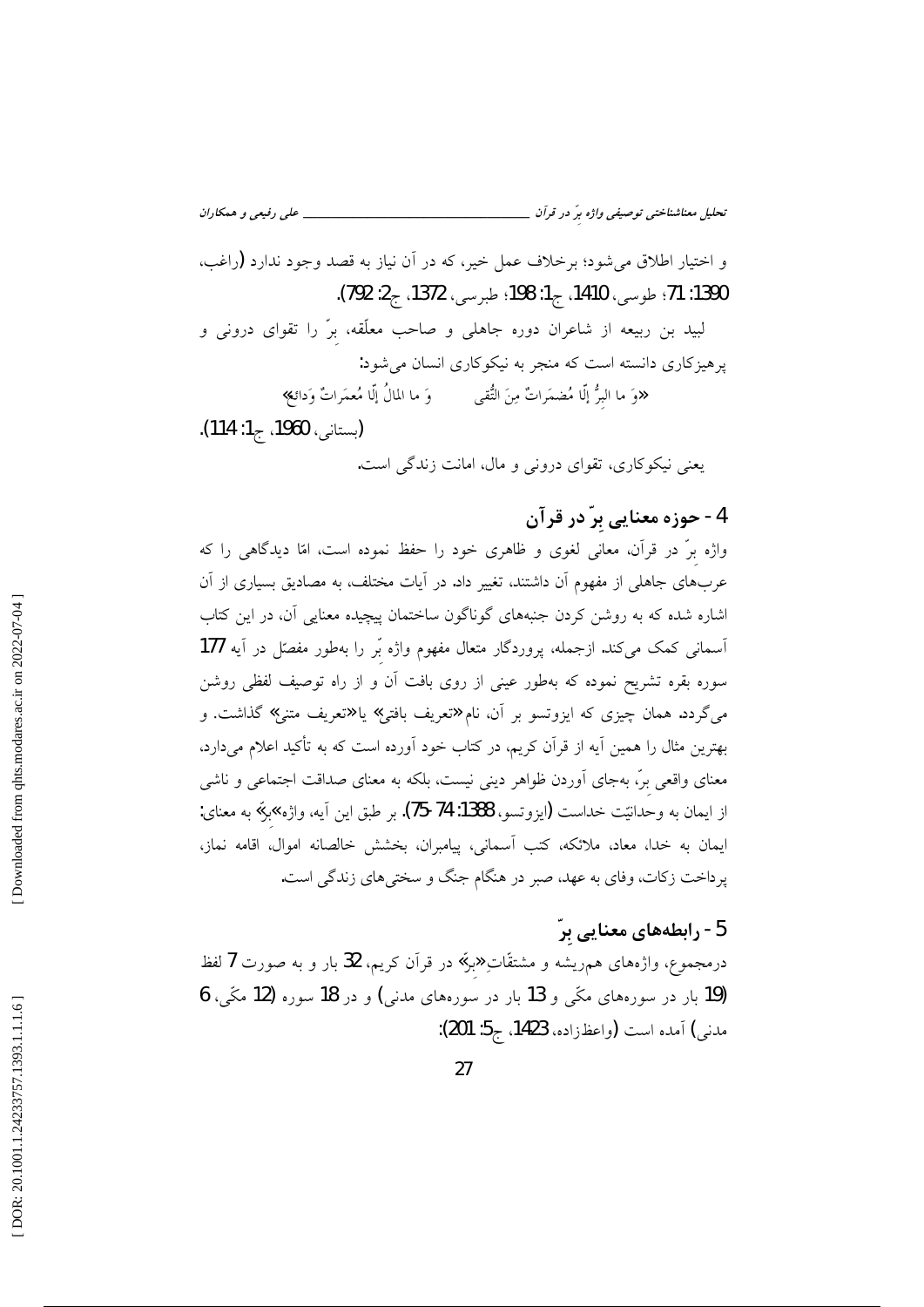\_\_\_\_دورهٔ 1، شمارهٔ 1، بهار و تابستان 1393 دوفصلنامه مطالعات ترجمه قرآن و حديث \_\_\_\_\_\_\_\_

| مشتقَّات اسمی برّ             |      |         |   |             | مشتقَّات فعلى برِّ ا |             |
|-------------------------------|------|---------|---|-------------|----------------------|-------------|
| $\omega < \epsilon <$<br>برره | ىر س | الأبرار | - | ر س<br>ىبىر | ىرىر  بى<br>نب       | برّ در قرآن |
|                               |      |         |   | י -<br>نۍ ا |                      |             |

براساس آيات قرآني، مي توان مفهوم اصلي «برٌ» را منطبق بر معناي عام و رايج لغوي آن، یعنی «توسّع در کار خیر» دانست، که در همنشینی با واژههای «خیر، صدق، انفاق، احسان، حُسنی، حَسنة»، و جانشینی یا همنشینی با واژههای «ایمان، تقوی» بوده و با آنها رابطه معنایی دارد. و نیز در مقابل با واژههای «فجور، إثم، عُدوان، عُقوق، جبّار، شَقيّ، عَصِيٌّ، سِيِّئة، خَطِيئة»، استعمال شده و در يک حوزه معنايي و در همنشيني با آنهاست و به گونهای با آنها تقابل معنایی دارد؛ هرچند که برخی از آنها دقیقاً مقابل کلمه برّ .<br>نبوده و با آن، همپوشان<sub>ی</sub> ندارند، امّا هر یک، مصداقی از نقیض آن می<sub>ن</sub>اشند و در بخشی از مؤلَّفههای معنایی <sup>1</sup>(Semantic Component) با آن، رابطه معنایی دارند.

5-1- رابطه معنایی برّ و تقوا تقوی به معنای حفظ و صیانت از نفس، در مقابل چیزهایی است که از آنها بیمناکیم (راغب، 1390: 850). در دوره جاهلیّت، کلمهای بسیار پیش4ا افتاده و معمولی و به معنی گونه بسیار متعارفی از رفتار حیوانی، یعنی ایستار دفاع از نفس همراه با ترس بود؛ امّا این کلمه در قرآن، به عنوان یکی از کلمات کلیدی برجسته قرآنی، اهمّیّت فراوانی پیدا کرد و به صورت سنگ شالودهای درآمد که تمام بنای زهد و پارسایی قرآن بر روی آن بنا شد (ايزوتسو، 1391: 48).

درحقیقت، تقوی یک عامل بازدارنده در مقابل انحراف و خویشتنداری در برابر گناه، و احساس مسئولیّت و تعهّد در پیشگاه خداست. با دقّت در آیاتی که به شرح و

<sup>1-</sup> مؤلّفههای معنایی مشخّصههایی هستند که ویژگیهای مفاهیم را از طریق ایجابی یا سلبی از هم تمییز میدهند (صفوی،  $(312:1379)$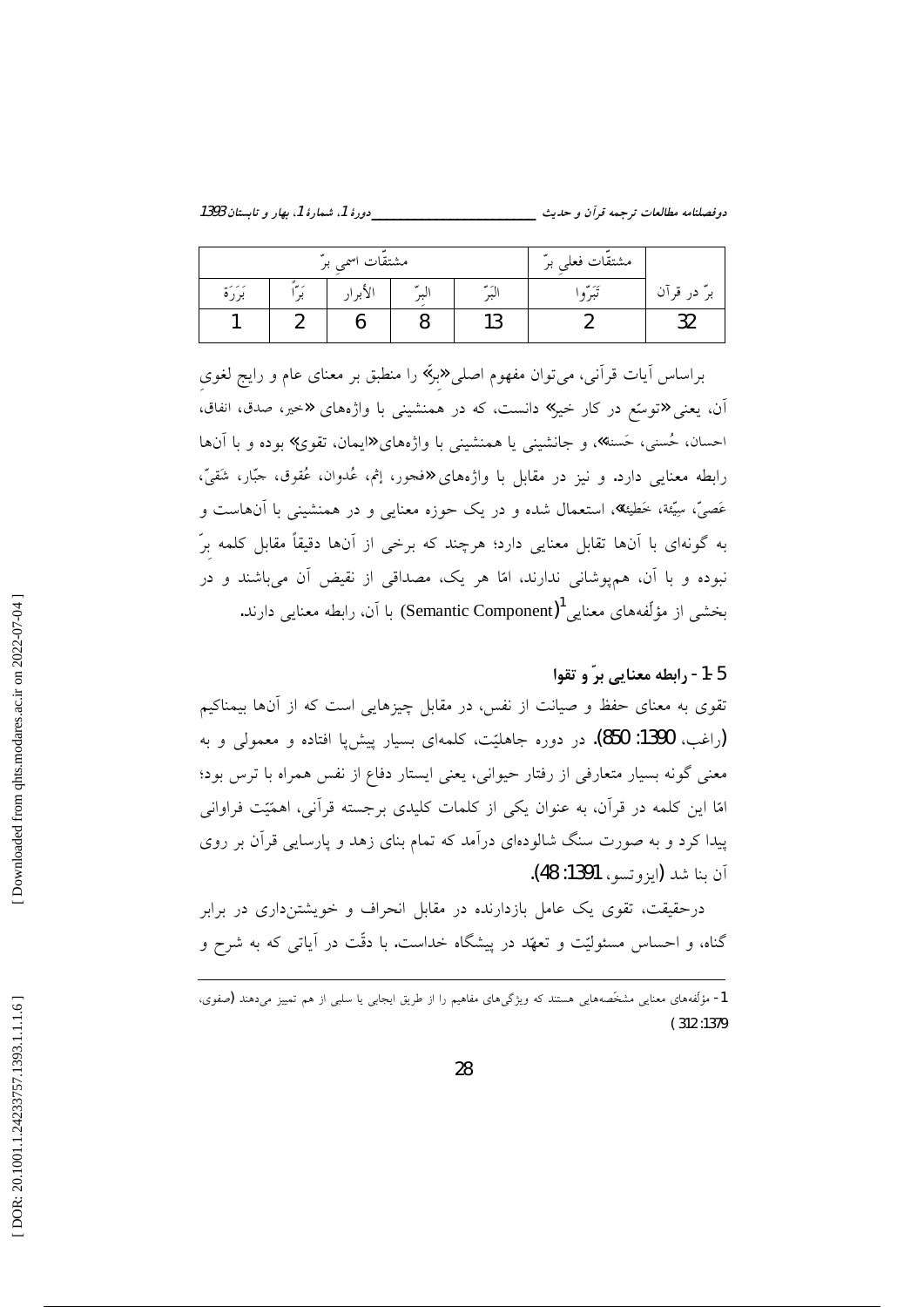توصیف برّ و تقوا می پردازند، می توان تفاوت معنایی آنها را به خوبی مشاهده نمود و روابط بین اَن دو را ترسیم کرد که رابطه همنشینی، و در برخی دیگر رابطه جانشینی اين دو، ملاحظه مي شود:

1- ﴿لَيْسَ اَلْبِرُّ بِأَنْ تَأْتُوا اَلْبُيُوتَ مِنْ ظُهُورِها وَ لكِنَّ اَلْبِرَّ مَن اِتَّقِىٰ وَ أُتُوا الْبُيُوتَ مِنْ أَبْوابِها وَ اِتَّقُوا اَللهَ لَعَلَّكُمْ تُفْلِحُونَ﴾ (بقره/189)؛ آيه شريفه، برّ واقعى را، انجام دادن حرمتهاى بی معنا نمیداند، بلکه ترس از خدا (تقوا)، می شمارد و خطاب به مسلمانان گفته شده: نیکی آن نیست که از وارد شدن به خانه، از درب اجتناب کنید، نیکوکاری در آن است که از محرَّمات الهی پرهیز نمایید و در هر کاری از راه خودش وارد شوید و آن را طبق آنچه معمول است، انجام دهيد (طبرسي، 1377، ج1: 107).

در آيه مذكور، خوب بودن تقوا اثبات شده است و در اثبات خوبي تقوا، ظاهر كلام اقتضا ميكرد، بفرمايد: «وَ لكِنَّ الْبرَّ هُوَ التَّقوَى»؛ ولي به جاي آن فرمود: ﴿وَ لَكِنَّ ٱلْمِرَّ مَن اِتَّقِيٰ﴾ نمي گويد: «نيكوكار كسي است كه ...»؛ بلكه مي گويد «نيكي كسي است كه ...»، تا بفهماند كمال آدمى در اتِّصاف به تقوا است، و البتَّه صرفاً مفهوم تقوا مورد نظر نيست، بلکه اتَّصاف و داشتن تقوا اصل است، همچنانکه نظیرش در آیه زیر دیده می شود:

2- ﴿ لَيْسَ ٱلْبِرَّ أَنْ تُوَلُّوا وُجُوهَكُمْ قِبَلَ ٱلْمَشْرِقِ وَ ٱلْمَغْرِبِ وَ لكِنَّ ٱلْبِرَّ مَنْ آمَنَ باللهِ وَ ٱلْيَوْمِ ٱلْآخِرِ وَ ٱلْمَلائِكَةِ وَ ٱلْكِتابِ وَ النَّبِيِّينَ وَ آتَى ٱلْمَالَ عَلَىٰ حُبِّهِ ذَوِي ٱلْقُوْمِيٰ وَ ٱلْيَتاميٰ وَ ألْمَساكينَ وَ اِيْنَ اَلسَّبِيلِ وَ ٱلسَّائِلِينَ وَ فِي ٱلرِّقَابِ وَ أَقَامَ ٱلصَّلاةَ وَ آتَى ٱلزَّكَاةَ وَ ٱلْمُوفُونَ بِعَهْدِهِمْ إذا عاهَدُوا وَ ٱلصَّابِرِينَ فِي ٱلْبَأْسَاءِ وَ الضَّرَّاءِ وَ حِينَ الْبَأْسِ أُولَئِكَ الَّذِينَ صَدَقُوا وَ أُولَئِكَ هُمُ الْمُتَّقُونَ﴾ (يقره/177)؛ نيكي آن نیست، روی خود را به سوی مشرق و مغرب کنید (و تمام گفتگوی شما از مسأله قبله و تغییر آن باشد) بلکه نیکی (و نیکوکار) کسانی هستند که به خدا، روز رستاخیز، فرشتگان، کتاب آسمانی و پیامبران ایمان آوردهاند، و مال (خود) را با علاقهای که به آن دارند به خویشاوندان، پتیمان، مسکینان، دررامماندگان، سائلان و بردگان انفاق می کنند، نماز را بر یا می دارند، زکات را می یر دازند و به عهد خود- به هنگامی که عهد بستند- وفا می کنند، و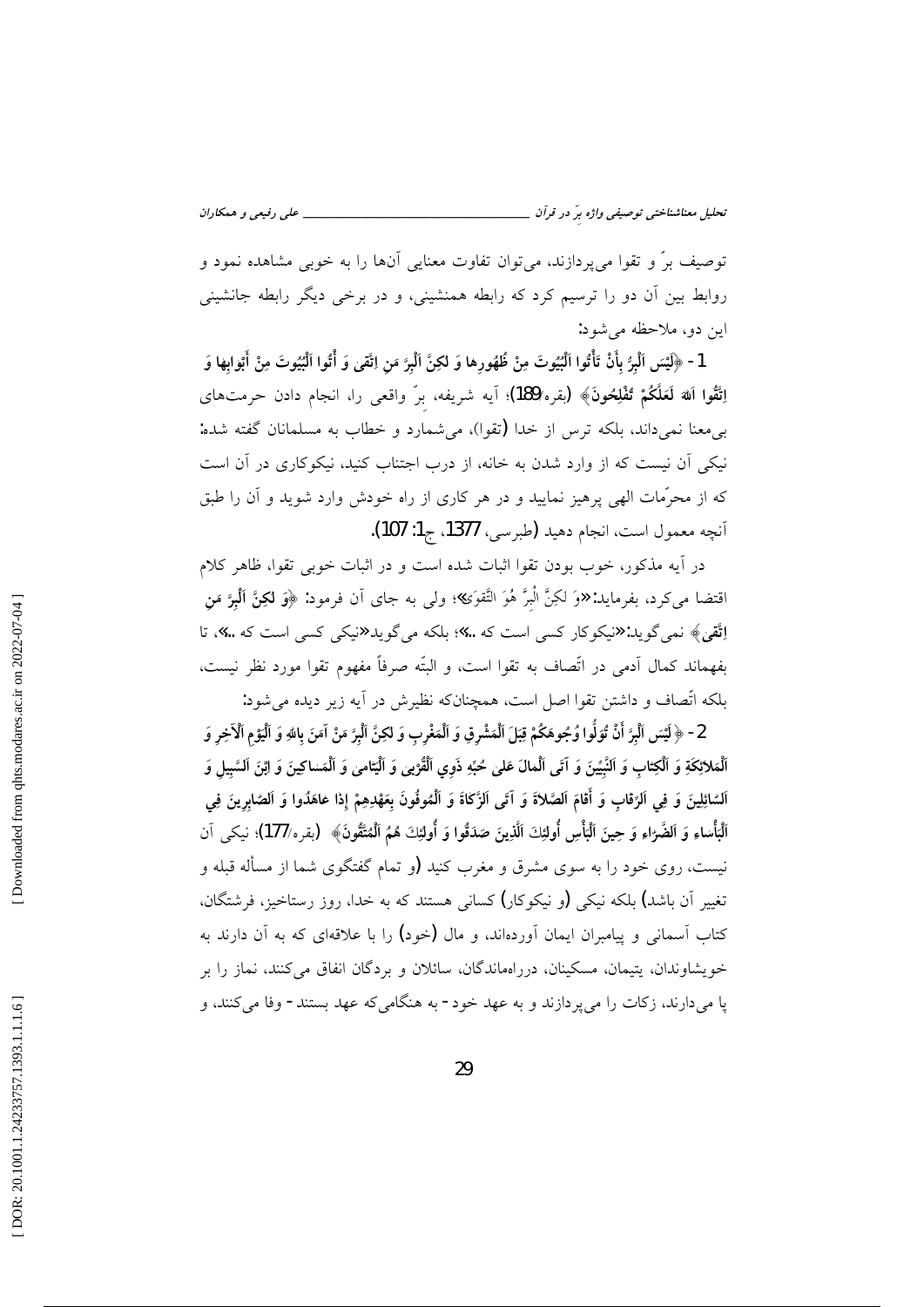\_\_دورهٔ 1، شمارهٔ 1، بهار و تابستان 1393 دوفصلنامه مطالعات ترجمه قرأن و حديث \_\_\_\_\_\_\_\_\_

در برابر سختی۵ا و بیماری۱ه، و در میدان جنگ صبر میکنند، این۱ه راستگویان و ير هيز كارانند.

واژه «برّ» در نزد اعراب و مسلمانان، یعنی بر خود آسان شمردن هر فکر و کار خوب، و پیغمبر (ص) بعضی موارد أن را برای مردم روشن میفرمود که راه را غلط نروند و کار خوب را محدود ندانند، مانند آیه مذکور، که همه آنچه در این آیه، برّ شمرده شده است منشأ و موجب تمام نیکوکاریها و اندیشههای خوب است، که با تقوى برابرى مى كند و در آن از نيكوكار به عنوان متّقى ياد شده است (راغب، 1390: 71؛ زېيدى، 1414، ج**6: 69)**.

با دقّت در این دو آیه، رابطه جانشینی **«**برّ و تقوا» را به خوبی میتوان ملاحظه نمود که حتّى از واژه «برٌ»، با عنوان «تقوا» و همهعناى آن، ياد شده است. درنتيجه، با همنشيني مجموعه عواملی که در آیه بیان شد، نیکوکاری حاصل میشود که برابر با پرهیزکاری است. در مقابل، آیاتی وجود دارد که در آنها برّ و تقوا رابطه همنشینی دارند که به نمونههایی از آنها اشاره میشود. به جهت اهمیّتی که قرآن به تعالی و پاکی روح جامعه میدهد، در آیاتی که تقوا همنشین واژه برّ میباشد، به تعاون و همکاری مشترک در این زمینه توصیه میکند؛ چنانکه در آیهای می فرماید:

3- ﴿ تَعٰاوَنُوا عَلَى ٱلْبِرِّ وَ اَلتَّقُوىٰ وَ لا تَعٰاوَنُوا عَلَى ٱلْإِثْمِ وَ ٱلْعُدْوٰانِ﴾ (مائده/2)؛ يعنى در نیکوکاری و پرهیزگاری با یکدیگر همکاری کنید، و در گناه و تعدّی دستیار هم نشوید. در این آیه، برّ به معنی نیکوکاری در موضوع و عمل مثبت خارجی، استعمال شده، و تقوی به معنی خودداری از اعمال نامطلوب و شرّ، در موضوعات و اعمال ترککردنی و پرهيزكردنى خواهد بود (طبرسى، 1372، ج3: 240؛ مصطفوى، 1380، ج6: 355). در این آیه «برّ و تقوا» با هم ذکر شده و رابطه همنشینی دارند، که اولی جنبه اثباتی داشته و اشاره به اعمال مفید است و دوّمی جنبه نفی دارد و اشاره به جلوگیری از اعمال خلاف

ميباشد (سيوطى، 1404، ج2: 254؛ مكارم، 1374، ج4: 253). و «إثم و عُدوان»، به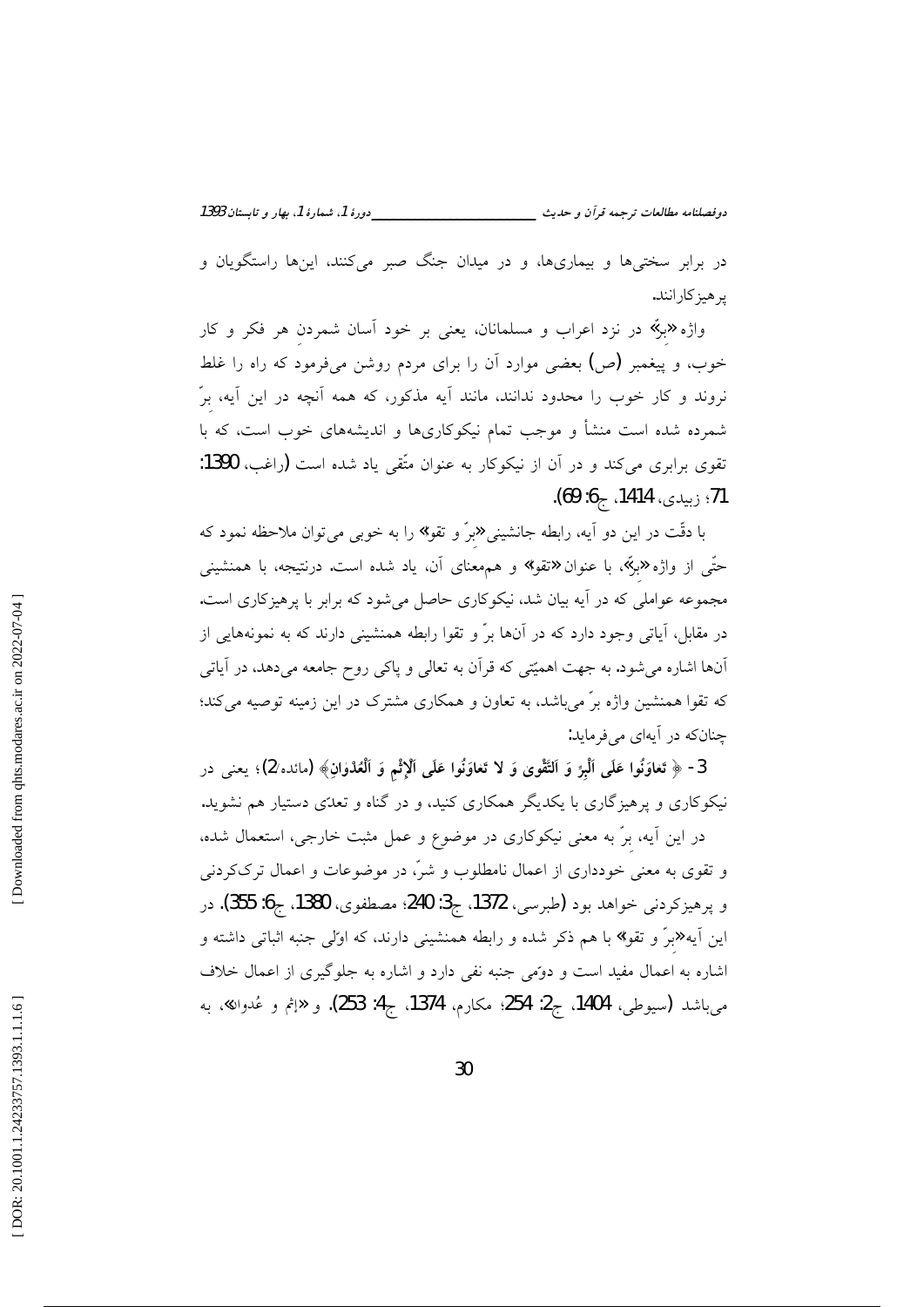ترتيب با أنها تقابل معنايي (Semantic Opposition) دارند. بنابر اين تعاون و همکاری باید هم در دعوت به نیکیها و هم در مبارزه با بدیها انجام گیرد تا زمینه ملزم ساختن انسانها به قوانين اخلاقي، در عمل فراهم شود.

4- ﴿يا أَيُّهَا ٱلَّذِينَ آمَنُوا إِذا تَناجَيْتُمْ فَلا تَتَناجَوْا بِالْإِثْمِ وَ ٱلْعُدْوٰانِ وَ مَعْصِيَةِ ٱلرَّسُولِ وَ تَناجَوْا بِالْبِرِّ وَ اَلتَّقْوِيٰ وَ اِتَّقُوا اَللَّهَ اَلَّذِي إِلَيْهِ تُحْشَرُونَ﴾ (مجادله/9)؛ يعني اي كساني كه ایمان آوردهاید، چون با یکدیگر محرمانه گفتگو میکنید، به خاطر گناه و تعدّی و نافرمانی پیامبر (ص) با همدیگر محرمانه گفتگو نکنید، و به نیکوکاری و پرهیزگاری نجوا کنید، و از خدایی که نزد او محشور خواهید گشت، پروا دارید.

مقاتل بن سليمان در تفسير اين أيه، «البرّ» را به طاعت و «التّقوى» را به «ترك المعصية» معنا كرده است (بلخي، 1423، ج4: 261)؛ و از آنجا كه ترك گناه نيز شامل اطاعت از خدا می باشد، برّ در این آیه، أعمّ از تقوی است. از طرفی در تقوا رضای خدا و در برّ رضای انسانها مدتظر می باشد و اگر کسی بین رضای خدا و انسانها را جمع کند، به سعادت كامل دست مىيابد (قرطبى، 1364، ج6: 47)؛ و از آنجا كه در قرآن كريم، رضايت الهي از هر چيزي بزرگتر و ارزندهتر شمرده شده است: ﴿وَ رضْوانٌ مِنَ اللهِ أَكْبَرُ﴾ (توبه/72)؛ لذا هر كاري تحت عنوان تقوا، ارزش يافته و به عنوان بالاترين ملاك، محسوب مي شود: ﴿إِنَّ أَكْرَمَكُمْ عِنْدَ اللَّهِ أَثْقَاكُمْ﴾ (حجرات/13)؛ يعني گراميترين شما در نزد خدا، باتقواترين شما است؛ و با توجّه به شمول معنایی (Hyponymy) تقوا نسبت به برّ، هر نتیجهای که درباره لزوم یا عدم لزوم مؤلّفههای تقوا بهدست آید، در مورد مؤلّفههای مشترک برّ با تقوا نبز، جاری است.

#### 5-2- رابطه معنایی برّ و خیر

**«**خیر» واژهای است، جامع و فراگیر، و معنای آن هر چیزی را که به لحاظی ارزشمند، سودمند، مطلوب و سودرسان باشد، شامل میشود؛ و حتّٰی دامنه معنایی آن، در محدوده متن قرآن، هردو زمینه امور دنیوی و معتقدات دینی را دربرمیگیرد (ایزوتسو، 1388: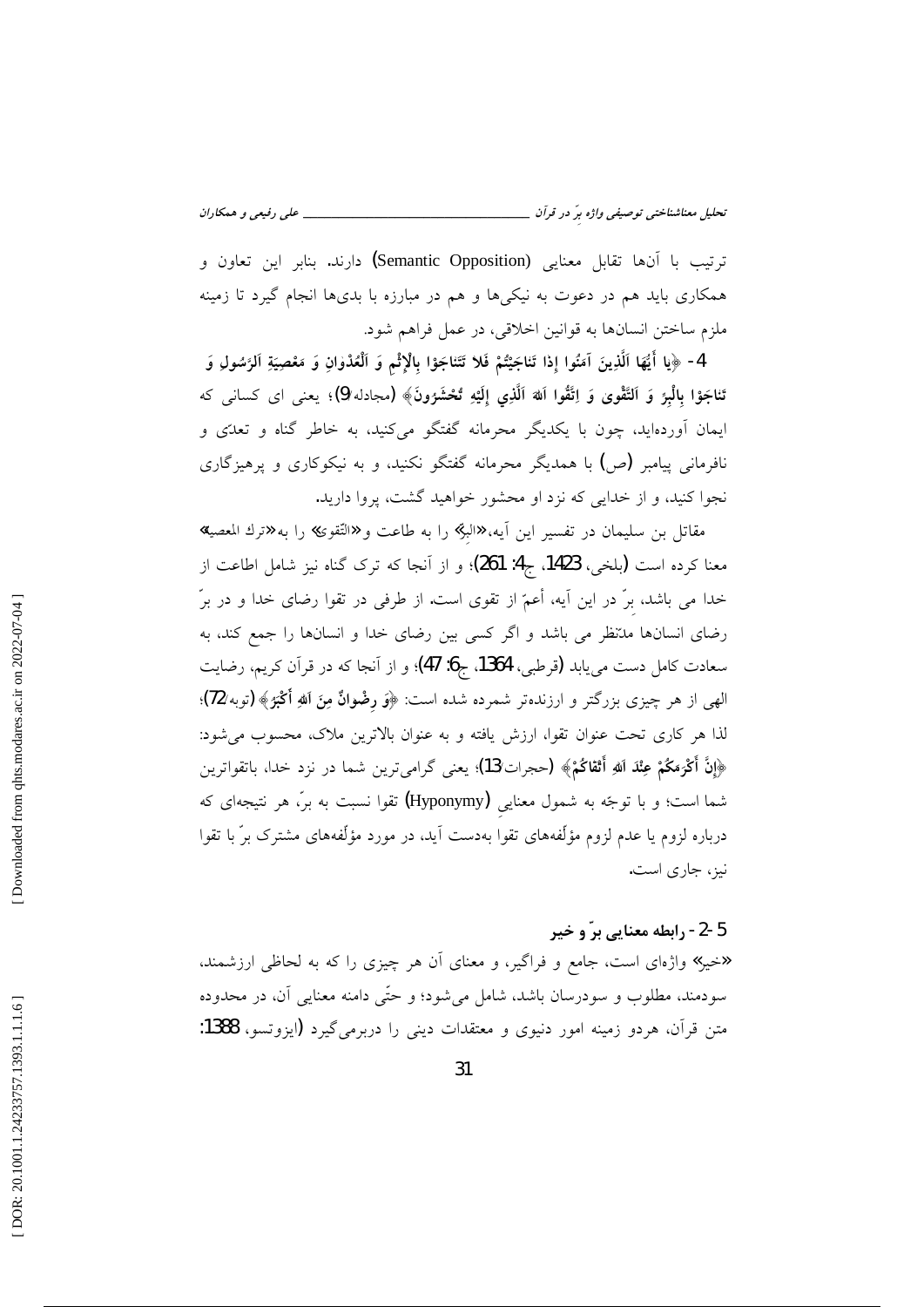444)؛ و در لغت عبارت از چیزی است که همه در طلب آن هستند. مانند عقل، عدالت، بزرگواري و هر چيز نافع (ابنفارس، 1387: 304؛ راغب،1390: 257). هرچند كه از نظر علماي لغت (ابن منظور، 1414، ج4: 51؛ زبيدي، 1414، ج6: 69)، تعريف و تفسیر برّ، به «خیر» جامع ترین تفسیر است، امّا برّ دقیقاً مترادف خیر نیست؛ زیرا تفاوت آنها این است که برّ، نیکوکاری توأم با توجّه و از روی قصد و اختیار است، ولی خیر به هر نوع نیکی که به دیگری بشود، اگرچه بدون قصد و توجّه باشد. اطلاق می گردد. ضدٌ بنِّ «عقوق» و ضدٌ خير، «شرّ» است (عسكري، 1412: 95؛ طبرسي، 1372. ج2: 792). بنابراین میتوان گفت که واژه عقوق، به معنای آزار رساندن به پدر و مادر و .<br>نافرمانی و ترک احسان به آنان، در برابر برّ به والدین بوده و با آن تقابل معنایی دارد.

5-3- رابطه معنایی برّ و انفاق

«انفاق» در لغت به معنای نفقه دادن به کسی، خرج کردن مال و تمام کردن آن میباشد (زمخشری، 1426: 648). و در قرآن کریم، به اعطای مال یا چیز دیگری در راه خدا، به دیگران گفته می شود و ﴿وَ مِعْا رَزَقْنَاهُمْ يُنْفِقُونَ﴾ (يقره/3)؛ يعني از تمام نعمتها و مواهب مادی و معنوی که به آنها روزی دادهایم، انفاق میکنند. بنابراین مردم پرهیزگار، آنها هستند که نه تنها از اموال خود، بلکه از علم، عقل، نیروهای جسمانی، مقام و موقعیّت اجتماعی خود، و خلاصه از تمام سرمایههای خویش، به آنها که نیاز دارند، میبخشند، بی آنکه انتظار پاداشی داشته باشند (مکارم، 1374، ج1: 73-74). تفاوت انفاق با برّ، در این است که اگر انسان بدون قصد رساندن خیر، به دیگری چیزی برساند، انفاق است، ولی برّ نیست، زیرا برِّ، دادن چیزی به دیگری با قصد خیر است. همچنین در انفاق، وسعت خیر و فضل مطرح نیست، در حالی که برّ به وسعت خیر و نفع اطلاق میشود (عسکری، 1412: 95)، در انفاق بیرون کردن مال، از ملک خود و قرار دادن آن در ملک دیگری، شرط است (طبرسی، 1372، ج2: 515)؛ ولي «برٌ» بر خود انسان هم صادق است (عسكري، 1412: 81)؛ از اين رو در قرآن ايمان، برّ شمرده شده است (يقره/177)؛ چنانکه در همين آيه، انفاق و ايتاء مال نيز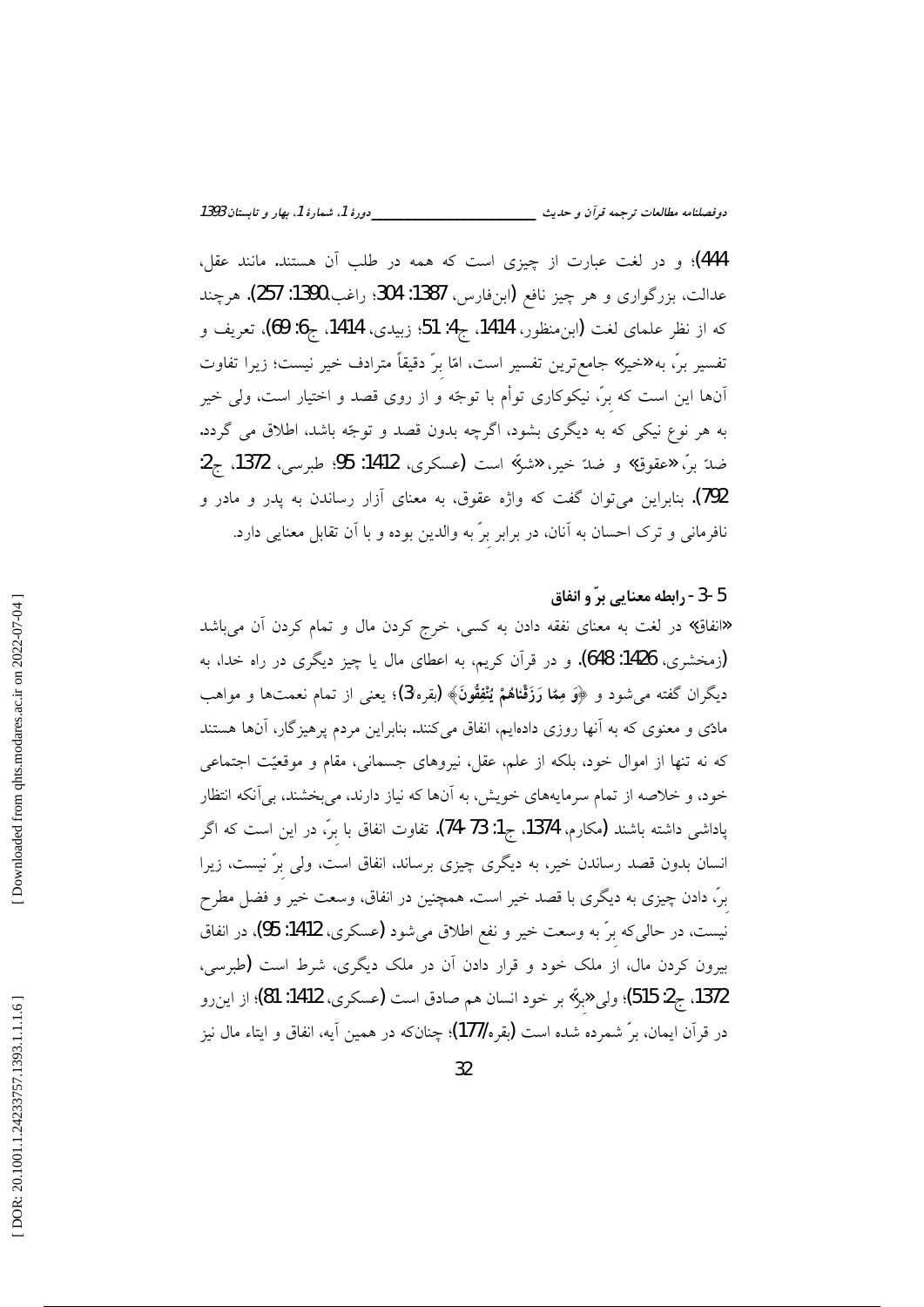از موارد شمول برّ میباشد و حتّی در آیه دیگری، از انفاق به عنوان شرط رسیدن به **«ب**رّ» یاد شده است: ﴿لَنْ تَنالُوا ٱلْبِرَّ حَتَّى تُنْفِقُوا مِمَّا تُحِبُّونَ﴾ (آلءمران/92)؛ يعني هركَز به نيكي نمی رسید مگر اینکه از آنچه دوست می دارید انفاق کنید، و خداوند بر آنچه انفاق می کنید، داناست.

مفسّران درباره معنای برّ در این آیه، گفتگوی بسیار دارند، بعضی آن را به معنی بهشت، و بعضی به معنی اطاعت و نیز پرهیزکاری و تقوی، و بعضی به معنی پاداش نیک گرفتهاند. ولی آنچه از آیات قرآن استفاده می شود این است که برّ معنای وسیعی دارد و به معنای اوج نیکی و نیکوکاری که ثمره آن گسترده بوده و به مردم می رسد، می باشد؛ و به تمام نیکیها اعمّ از ایمان و اعمال پاک گفته میشود، و رسیدن به مقام نیکوکاران واقعی، شرایط زیادی دارد که یکی از آنها انفاق کردن از اموالی است که مورد علاقه انسان است (طبرسی، 1372، ج2: 794؛ مكارم، 1372، ج3: 3).

در آیه مورد بحث، انفاق، نتیجه برّ و آن غایتی معرفی شده که انسان را به آن میرساند و این به ما میفهماند که خدای تعالی عنایت و اهتمام بیشتری به این جزء از ارکان برّ دارد. چون او خالق انسانهاست و میداند تعلّق قلبی انسان به آنچه بدست آورده و جمع کرده، جزء غریزه اوست. و مجاهدت انسان در انفاق مال، بیشتر و دشوارتر از سایر عبادات و اعمال است، چون در آنها فوت و زوال و کمبود، چشمگیر نیست. پس نظراتی که برّ را تنها به معنای انفاق و یا بهشت گرفته و یا برخی گفتهاند مراد از آن، تنها احسان خدا و انعام اوست، مردود میباشد (طباطبایی، 1417، ج3: 534-533). بنابراین انفاق، زیرشمول معنایی برّ است و تحقّق آن در خارج، جز با اجتماع ارکانش صورت نمیگیرد و انفاق، یکی از ارکان برّ است.

### 5-4- رابطه معنایی برّ و ایمان

ايمان، در لغت به معناى تصديق و باور قلبي (طوسى، 1410، ج1: 54؛ ابوالفتوح رازى، 1408، ج1: 102)، و جاي گيرشدن اعتقاد در قلب و امنيّت يافتن (طباطبايي، 1417.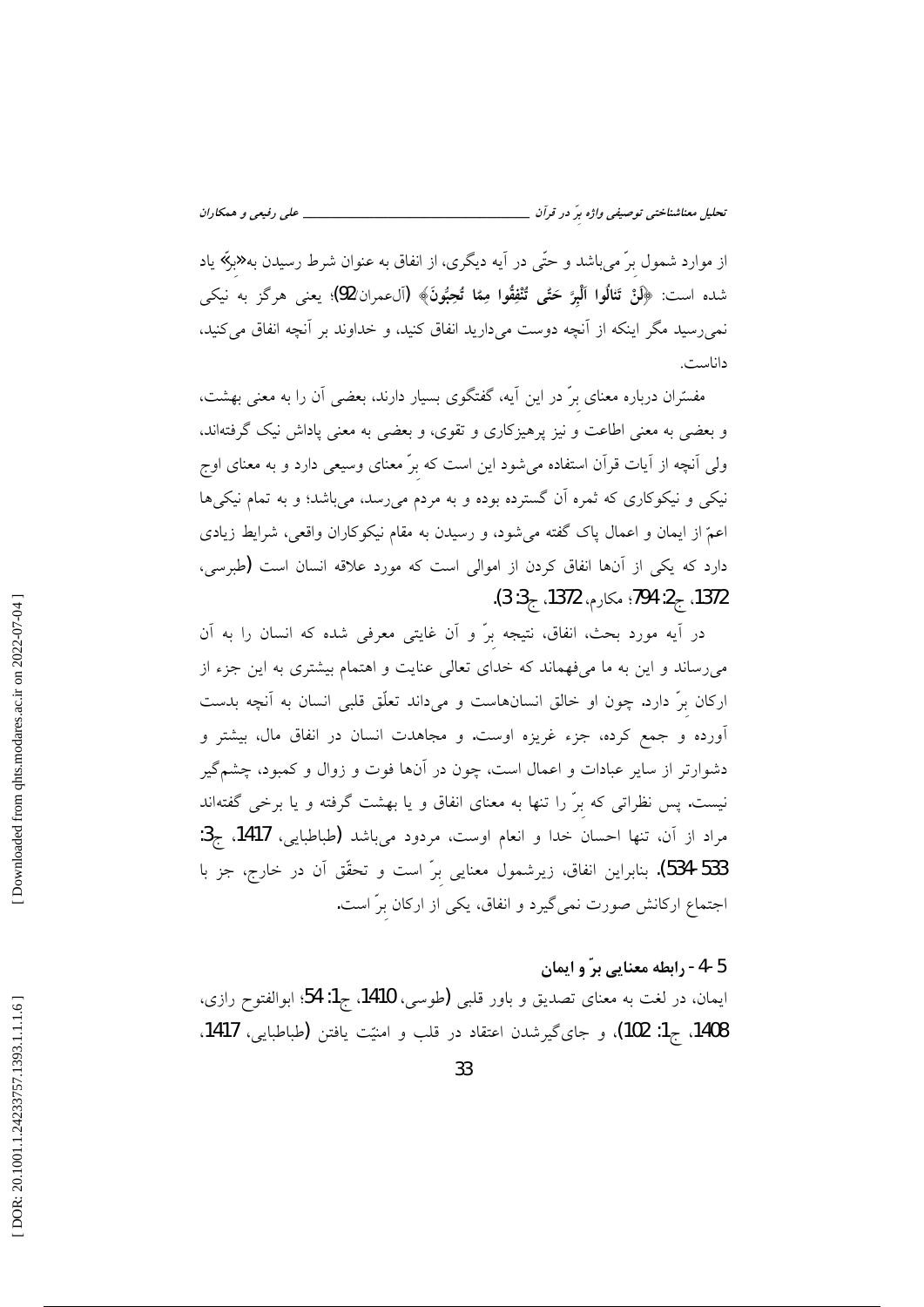ج1: 45) است كه رابطه جانشيني با برّ دارد: ﴿ ٱلْمِرَّ مَنْ آمَنَ بِاللهِ وَ ٱلْمَوْمِ ٱلْأَخِرِ وَ ٱلْمَلائِكَةِ وَ الْكِتابِ وَ النَّبِيِّينَ … أُولئِكَ الَّذِينَ صَدَقُوا وَ أُولئِكَ هُمُ الْمُتَّقُونَ﴾ (بقره/177)؛ يعني نيكي (و نیکوکار) کسانی هستند که به خدا، روز رستاخیز، فرشتگان، کتاب آسمانی و پیامبران ایمان آوردهاند. در ادبیّات عرب و همچنین بعضی زبانهای دیگر هنگامی که می خواهند آخرین درجه تأکید را در چیزی بیان کنند، آن را به صورت مصدری میآورند، نه به صورت وصف، بنابر این از این تعبیر، ایمان محکم و نیرومند در سطح بالا استفاده می شود (مکارم، 1374، ج1: 598-599). پس ابرار به افرادی اطلاق می شود که مؤمن حقیقی بوده و در دعوی ایمان صادقند و از پرهیزکاران هستند.

در آیهای دیگر از برّ، به معنای ایمان به پیامبر (ص) تعبیر شده است: ﴿أَقَأْمُوُونَ اَلْمُنَاسَ بِالْمِيرِّ وَ تَنْسَوْنَ أَنْفُسَكُمْ﴾ (بقره/44)؛ آیا مردم را به نیکی (و ایمان به پیامبری که صفات او اًشکارا در تورات آمده**)** دعوت میکنید، درحالیکه خودتان را فراموش میکنید. برخی از دانشمندان یهود در خفا به خویشاوندان خود دستور میدادند از حضرتمحمّد (ص) پیروی کنند ولی خود از او پیروی نمی کردند و مقصود از کلمه «برٌ» (خوبی) در این آیه، ايمان به آن حضرت (ص) مدّنظر است (زمخشرى، 1407، ج1: 133؛ طبرسى، 1372. .(214 :1 $\tau$ 

5-5- رابطه معنایی برّ و صدق کلمه «صِدق» در اصل به معنای این است که گفتار و یا خبری که داده می شود با خارج، مطابق باشد، و آدمی را که خبرش مطابق با واقع و خارج باشد، «صادق» میگویند (طباطبايي، 1417، ج9: 402). در نتيجه، صدق، مطابقت خبر با نفسالامر ميباشد (طریحی، 1375، ج5: 199). بهعبارتی دیگر، مطابقت داشتن گفتههای بیان شده با آنچه در دل دارد که در مقابل آن، «کذب» می آید (راغب، 1390: 440)؛ و صادقان کسانی هستند که هم، سخن راست میگویند و هم، با عمل و کردار، صدق گفتار خود را اثبات میکنند.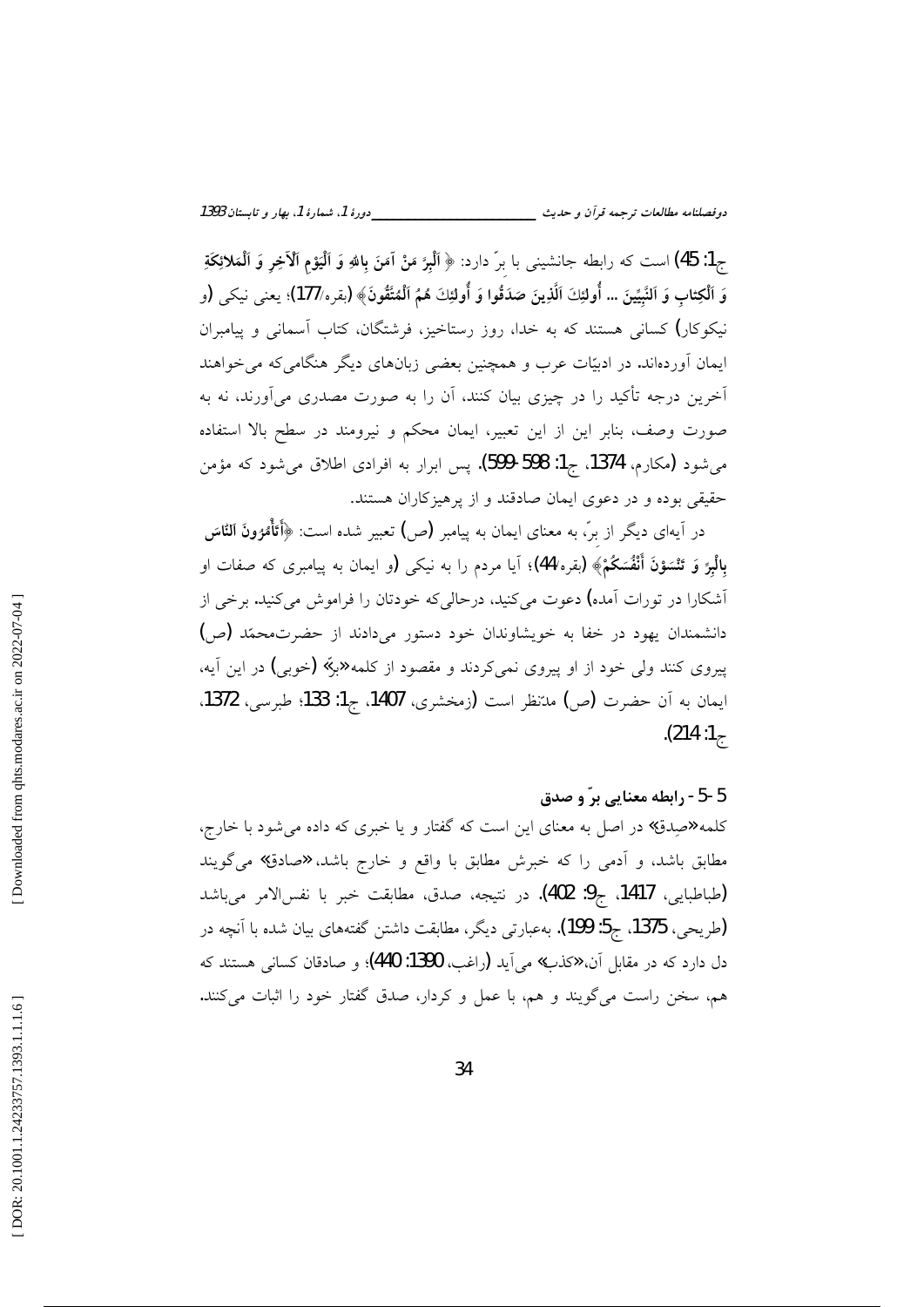قرآن، بعد از انبیاء از صدّیقین به عنوان کسانی که خداوند نعمت را بر آنها تمام کرده، یاد میکند. این بدان معناست که بعد از مقام نبوت، مقامی بالاتر از صدق و راستی وجود ندارد.

﴿وَ مَنْ يُطِعِ اَللهَ وَ اَلرَّسُولَ فَأُولَئِكَ مَعَ اَلَّذِينَ أَنْعَمَ اَللهُ عَلَيْهِمْ مِنَ اَلنَّبِيِّينَ وَ الصّدِّيقِينَ وَ اَلشُّهَداءِ وَ اَلصُالِحِينَ وَ حَسُنَ أُولئِكَ رَفِيقاً﴾ (نساء/69)؛ و كسانى كه خدا و ييامبر را اطاعت كنند، با پيامبران، صدِّيقان، شهيدان و صالحان كه خدا به آنها نعمت بخشيده است، خواهند بود و اینان رفیقان خوبی هستند. درباره معنای صدّیق گفته شده: او کسی است که تصدیق کننده امر خدا و پیامبران باشد و شکّی در دل نداشته باشد. مؤیّد آن، اين آبه است:

﴿وَ اَلَّذِينَ آمَنُوا بِاللَّهِ وَ رُسُلِهِ أُولَئِكَ هُمُ اَلصَّدِّيقُونَ﴾ (حديد/19)؛ يعنى آنانكه به خدا و رسولش ايمان آوردهاند، صدّيق هستند (طبرسي، 1372، ج3: 111). در آيهاي ديگر آمده است: ﴿وَ ما أَنْتَ بِمُؤْمِنٍ لَنا وَ لَوْ كُنَّا صادِقِينَ﴾ (يوسف/17)؛ كه در آن «بِمُؤْمِنِ» يعني «بِمُصَدَّق» (فراهيدي، 1410، ج8: 389؛ بلخي، 1423، ج2: 324).

از مجموع اين آيات، بخصوص آيات 15 سوره حجرات، 177 سوره بقره و 8 سوره حشر، نتیجه میگیریم: صادقین آنهایی هستند که تعهّدات خود را در برابر ایمان به یروردگار به خوبی انجام میدهند، نه تردیدی به خود راه میدهند، نه عقب نشینی می کنند و نه از انبوه مشکلات میهراسند، بلکه با انواع فداکاریها، صدق ایمان خود را ثابت می کنند (مکارم، 1374، ج8: 180). و چنین افرادی که وظیفه خود را، هم در برابر خداوند و هم در برابر نیازمندان و کلّ جامعه انجام میدهند، افرادی متّقی و پرهیزکارند: ﴿وَ ٱلَّذِی جاءَ بِالصِّدْقِ وَ صَدَّقَ بِهِ أُولَئِكَ هُمُ اَلْمُتَّقُونَ﴾ (زمر/33)؛ پرهيزكاران واقعي، كساني هستند كه هم سخن صدق و حق را مي گويند، و هم أن را تصديق مي كنند. و با توجّه به اين أيات، تمام نیکیها را نیز میتوان در عنوان صدق و راستی خلاصه کرد: ﴿لَيْسَ ٱلْبِرَّ… أُولَئِكَ ٱلَّذِينَ صَدَقُوا وَ أُولَئِكَ هُمُ ٱلْمُتَّقُونَ﴾ (بقره/177)؛ كه در آن يس از ايمان، به مسأله انفاق، ایثار و بخششهای مالی اشاره کرده و در آخر آیه نیز، واژه برّ بهطور آشکار، در ارتباط نزدیک با صدق (یعنی صمیمیّت در ایمان) و تقوی (خداترسی) قرار داده شده است. به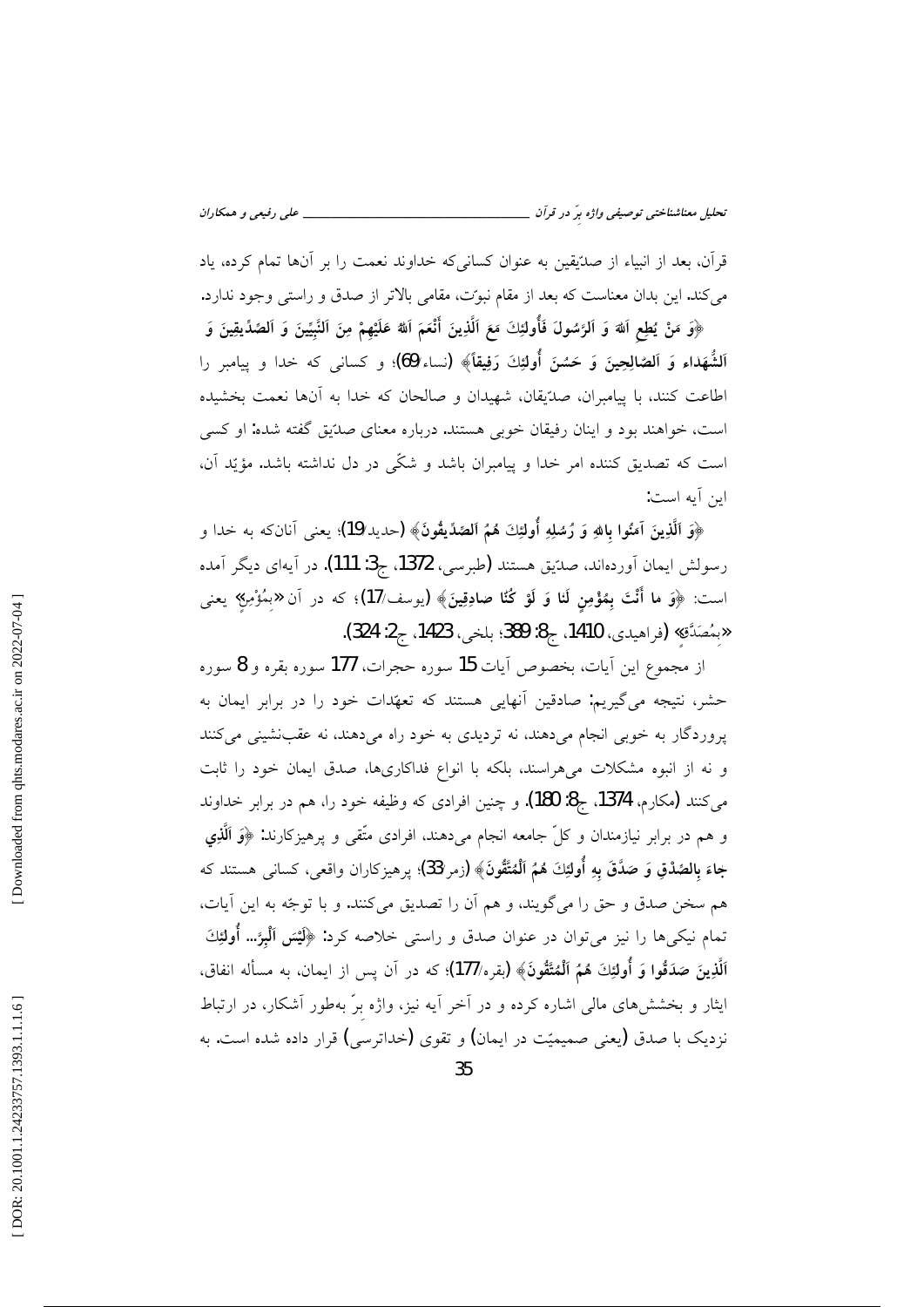عبارتي ديگر کسي که وظايف اجتماعي و مذهبي خويش را - که همه در زير نام واژه «برٌ» از آنها یاد شده است- انجام دهد، شایسته آن میگردد که صادق و متّقی نامیده شو د.

بنابراین، می توان نتیجه گرفت همچنانکه برّ نسبت به تقوا و صدق، شمول معنایی دارد، صدق نیز نسبت به تقوا، شمول معنایی دارد. بدین معنا که از واژه برّ میتوان به جای صدق و تقوا استفاده کرد، ولی واژههای صدق و تقوا را بدون قرینه نمیتوان جايگزين برّ نمود.

## 5-6- رابطه معنایی برّ و إحسان

در تعریف احسان آمده است که شخص نیکوکار، بیش از آنچه بر عهدهاش میباشد إعطا نموده و کمتر از حقّش، برای خود نگه میدارد. و آن بر دو وجه میباشد: بذل و إنعام به دیگران، إحسان در عمل (راغب، 1390: 191)؛ بنابراین، گاهی معنای بخشش به دیگران را افاده میکند و گاهی نیز در یک مفهوم عام و به معنی انجام هر کار نیک به کار میرود. و در این صورت، شامل تمام کارهای مثبت و ارزشمند اخلاقی میشود (مصباح، 1389، ج1: 85). با توجّه به اینکه، برّ به معنای نیکی و خوبی است، احسان هم به معنای نیکی کردن است؛ امّا تفاوت این دو در آن است که برّ، مطلق نیکی و خوبی است مانند آیه: ﴿أَ تَأْمُرُونَ اَلنَّاسَ بِالْبِرَّ﴾ (يقره/44)؛ امّا احسان، نيكي كردن به ديگران است مانند: ﴿وَ بِالْوَالِدَيْنِ إِحْسانَاً﴾ (يقره/83)؛ كه در آن، احسان عبارت از اعمال نيك، گفتار نيكو، تسليم بودن در برابر عطوفت و رأفت و خواستن نیکی برای آنها از خداوند تبارک و تعالی و نظائر آن است (طبرسی، 1372، ج1: 298).

بنابراین برّ و احسان نیز دارای مؤلّفههای معنایی مشترک بوده و با هم رابطه معنایی دارند. و همريشه با آن، واژههايي مانند «ځسني» در آيه 107 سوره توبه، و «حَسَنَة» در آیه **160** سوره أنعام، در برخی از مؤلّفههای معنایی، با واژه «برٌ» ترادف معنایی دارند و به معناى «نيكو» استعمال شدماند (تفليسى، 1371: 75-76): ﴿وَ لَيَحْلِفُنَّ إِنْ أَرَدْنَا إِلاَّ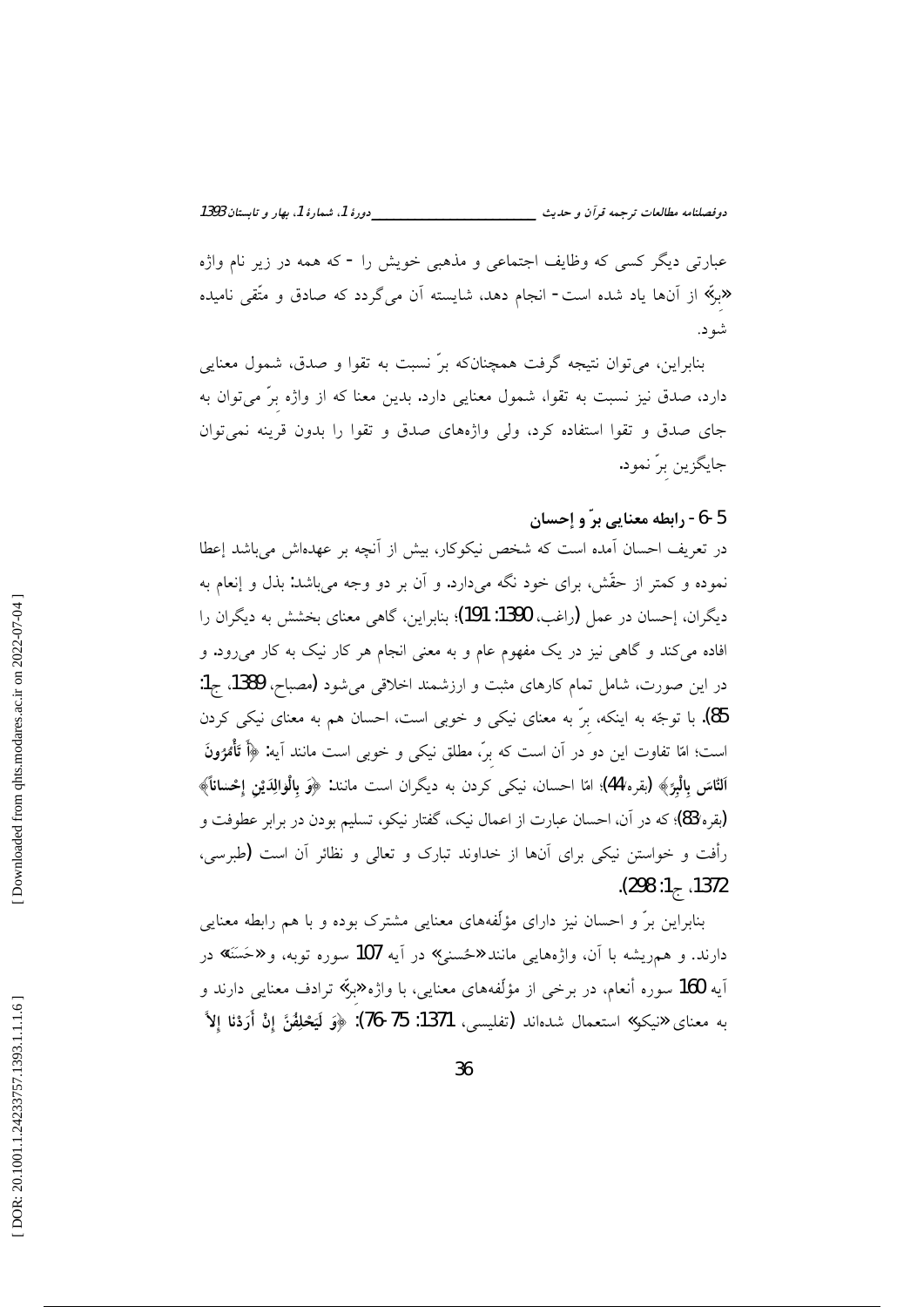ٱلْمُحْشَنْيُ﴾ (توبه/107)؛ يعني قسم ميخورند كه جز نيكي منظوري نداريم. ﴿هَنْ جَاءَ بِالْحَسَنَةِ فَلَهُ عَشْرُ أَمْثَالِها وَمَنْ جاءَ بِالسَّيِّئَةِ فَلا يُجْزِي إِلاَّ مِثْلَها﴾ (أنعام/160)؛ يعني هركس نیکی اَورد، پس برای او یاداشی ده برابر اَن است و هرکه بدی اَورد، جز مانند اَن کیفر نخواهد ديد. كه با توجّه به بخش دوّم أيه، واژه «سَيِّئَة» با واژه «حَسَنَة» و درنتيجه با برّ، تقابل معنایی دارد.

5-7- تقابل معنایی برّ و فُجور

فُجور از ریشه فجر، به معنای شکافتن وسیع است (راغب، 1390: 592؛ فخر رازی، 1420. ج3: 434). از این معنای لغوی، معانی دیگری تحوّل یافته است. طلوع صبح را به این جهت طلوع فجر گفتهاند که گویی پرده سیاهی شب، با سپیدهدم شکافته میشود (ابنِ منظور، 1414، ج5: 45؛ راغب، 1390: 593): ﴿إِنَّ قُوْاَنَ ٱلْفَجْرِ كَانَ مَشْهُوداً﴾ (إسراء/78)؛ نماز خواندن صبحدم، مورد نظر است. تفجیر دریاها نیز به همین معنا باز میگردد؛ یعنی حایل از میان برداشته میشود و دریاها به هم متّصل میشوند و آب شور با شیرین مخلوط میشود: ﴿وَ إِذَا ٱلْبِحٰارُ فُجِّرَتْ﴾ (انفطار/3)؛ و آنگاه که دریاها به هم بپیوندند. و از همین٫و واژه «فجور» در مورد اعمال کسانی که پرده عفاف و تقوی را میدرند و در راه گناه قدم میگذارند به کار میرود (مکارم، 1374، ج26: 232). این واژه در قرآن، در 24 آیه آمده است. در برخی آیات به معنای حسّی آن، یعنی جوشش آب، آمده و در برخی هم به معنای روشنایی سپیده (سیّدی، 1390: 132). و به صورتهای مختلفی استعمال شده است، از جمله: الفَجر (اسراء/78)، الفَجَرة (عبس/42)، فاجر (نوح/27)، الفُجّار (ص28)، فُجّرتْ (انفطار3)، فانفجرَتْ (يقره/60)، فَجَّرنا (كهف/23) و… . در همه آنها، معناي شكافتن حفظ شده است و در معنای اصطلاحی، برانگیخته شدن بر گناه و تبهکاری استعمال گردیده است: ﴿إِنَّ ٱلْأَبْرَارَ لَفِي نَعِيمٍ وَإِنَّ ٱلْفُجَّارَ لَفِي جَحِيمٍ﴾ (انفطار/13-14)؛ كه در آن واژه فحّار، در تقابل معنای<sub>ی</sub> با کلمه «أبرار» آمده است و فُجّار جمع فاجر و به معنای گنهکاران پردهدر است که با فاسق قرابت معنایی دارد؛ یعنی کسی که از خیر و صلاح منحرف شود؛ و أبرار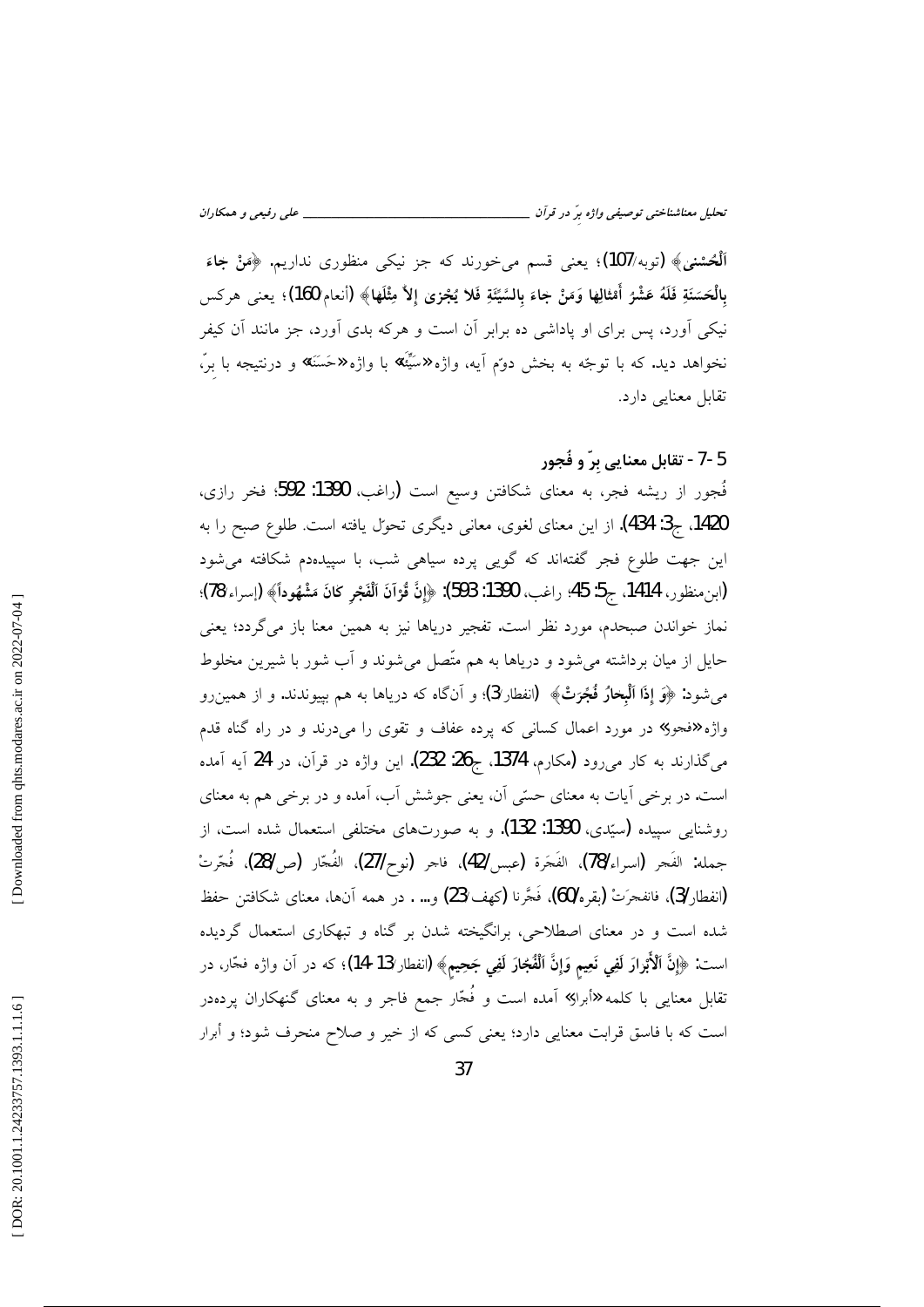جمع «بارّ و برّ» به معنای نیکوکاران است؛ آنانکه وظائف خودشان را در مقابل خدای متعال، والدين و ساير مردم به خوبي انجام ميدهند (مصطفوي، 1360، ج250:1). و جایگاه رفیع و باشکوهی داشته و نامه اعمالشان در بلندترین مقام، بر فراز بهشت جای مي گيرد: ﴿كَلاٌّ إِنَّ كِتَابَ ٱلْأَبْرَارِ لَفِي عِلِّيِّينَ﴾ (مطففين/18)؛ و در نقطه مقابل آن، نامه اعمال فجّار در پایینترین و پستترین طبقات دوزخ قرار دارد: ﴿كَلاً إِنَّ كِثابَ اَلْفُجَّارِ لَفِي سِجِّين﴾ (مطففين/7). البتّه از كاربردهاى مختلف واژه فُجور مىتوان دريافت كه اين كلمه کاملاً مقابل برّ نیست و کاربرد محدودتری دارد، امّا واژه برّ دارای مفهوم اخلاقی بیشتر و عامتری است.

5-8- تقابل معنايي برّ با جبّار، شقيّ و عصيّ ریشه لغوی جبّار در اصل از مادّه جبر به معنی قهر، غلبه و قدرت (ابنِمنظور، 1414. ج4: 113). یا از مادّه جبران به معنی برطرف ساختن نقص چیزی است (فراهیدی، 1410، ج6: 115). بنا به گفته بعضی از مفسّران قرآن، جبّار به کسی اطلاق میشود که بار خود را به مردم تحمیل میکند، ولی خودش بار مردم را تحمّل نکند و از ابن عطاء نقل شده که جبّار آن کسی است که خیرخواه نباشد و شقیّ آن کسی است که پذیرای خیرخواهی دیگران نباشد (طباطبایی، 1417، ج14: 47). «جبّار» انسان را به آنچه مناسب طبع او نیست وامیدارد و «عصبیّ» همان گناهکار نافرمان است (مصطفوی، 1360، ج1: 250). و بنا به قولي، نتيجه جباريّت انسان، عصيان و سركشي او خواهد بود (فخر رازي، 1420، ج7: 536).

در قرآن کریم، «حَبَّار عَصِیّ» و «حَبَّار شَقِیّ» در مقابل واژه «بَرٌ» آمده است: ﴿وَ بَوَّا بوالِدَيْهِ وَ لَمْ يَكُنْ جَبّاراً عَصِيًّا﴾ (مريم/14)؛ يعني با پدر و مادر خود نيکرفتار بود و زورگويې نافرمان نبود. و يا ﴿وَ بَرًّا بِوالِدَتِي وَ لَمْ يَجْعَلْنِي جَبَّاراً شَقِيًّا﴾ (مريم/32)؛ يعني مرا نسبت به مادرم نیکوکار کرده و زورگو و نافرمانم نگردانیده است. در این دو آیه واژه بَرّ (صفت مشبّهه برّ)، به عنوان یکی از مصادیق برّ به معنای توسعه در نیکی به پدر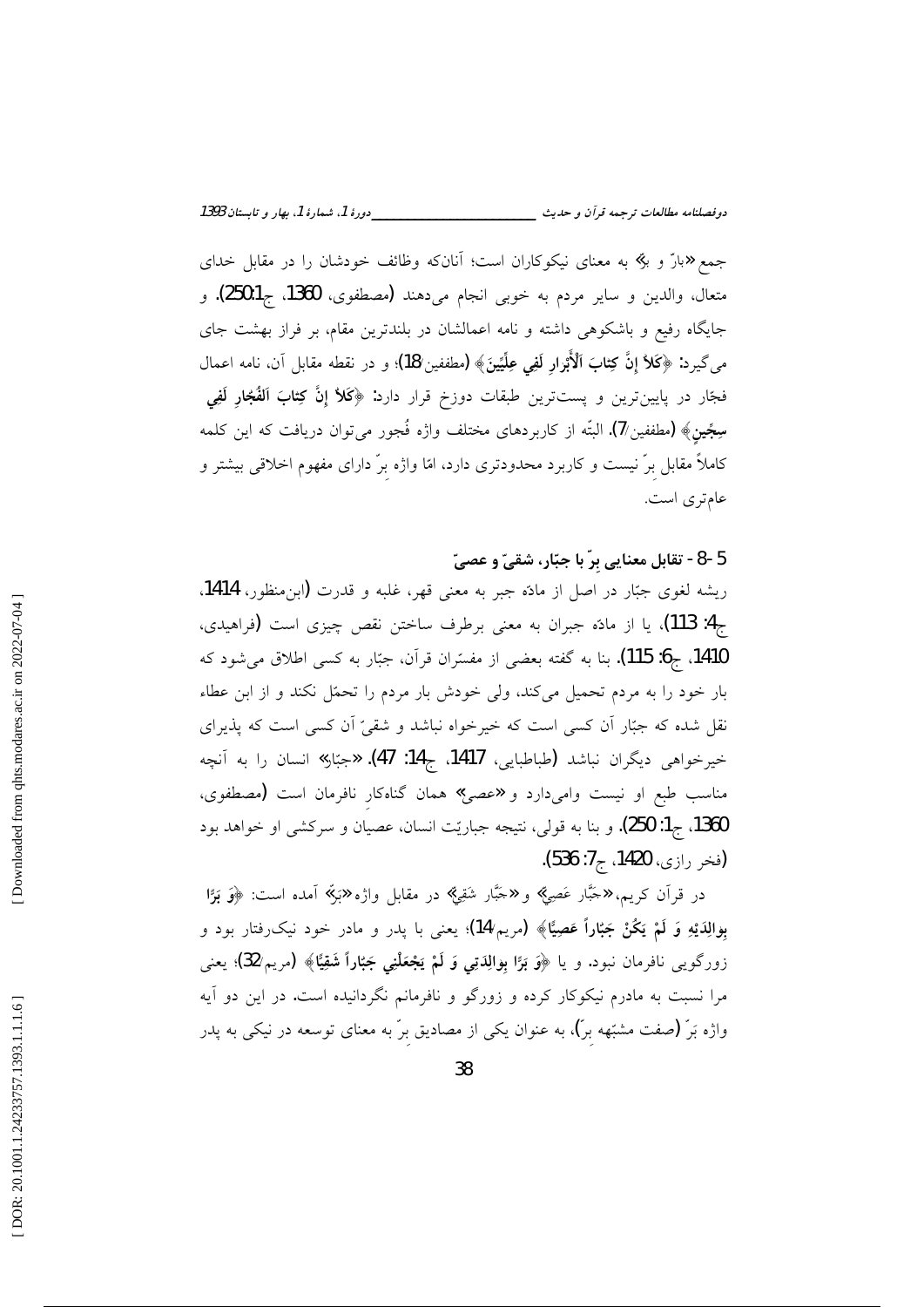و مادر و اطاعت از أنان استعمال شده است و در نقطه مقابل أن، واژه جبّار معرفی شده است، به معنای کسی که در نهایت خودکامگی و استبداد است و واژگان «عصیّ و شقیّ» معنای جبّار را تقویت میکند. مقاتل بن سلیمان و تفلیسی واژه «جبّار» را به چهار صورت تفسیر کردهاند که وجه سوّم آنها در برابر «برّ» و به معنای «مُتَکبّراً عَن عِبادَةِ اللّه و عاصياً لَهُ» يعني «گردنكش در عبادت خدا و نافرمان از او» است و به عنوان شاهد از قرآن كريم، دو آيه اخير را آوردهاند (بلخي، 1381: 185؛ تفليسي، 1371: 63).

البتّه گاه<sub>ی</sub> جبّار، در معنی مدح به کار میرود و به کسی گفته می شود که نیازمندیهای مردم و نقایص آنها را جبران میکند یا دارای قدرت فراوانی است که غیر او در برابرش خاضع میباشند، بی آنکه بخواهد بر کسی ستم کند یا از قدرتش سوء استفاده نماید (مکارم، 1374. ج9: 144). اين واژه در مورد خداوند، به معناى اصلاح كننده موجود نيازمند اصلاح، یا کسی که مسلّط بر همه چیز است، استعمال شده که برای تشخیص تفاوت معانی دوگانه جبّار، باید به صفات همنشین آن توجّه نمود. در آیاتی که جبّار در معنای مدح، به کار رفته، همنشين صفات مدح ميباشد: ﴿هُوَ اللَّهُ اَلَّذِي لا إِلٰهَ إِلاَّ هُوَ اَلْمَلِكُ اَلْقُدُّوسُ اَلسَّلامُ اَلْمُؤْمِنُ ٱلْمُهَيْمِنُ ٱلْعَزِيزُ ٱلْجَبَّارُ ٱلْمُتَكَبِّرُ سُبْحانَ ٱللهِ عَمَّا يُشْرِكُونَ﴾ (حشر/23)؛ اوست خدايبي كه جز او هيچ خدايي نيست، فرمانرواي بسيار پاک، بيءيب، ايمني بخش، حافظ، توانا و عظيم الشأن، سزاوار صفات تعظیم، خداوند منزَّه است از آنچه مشرکان، شریک او می سازند. و در صورتی که معنای ذمّ، مورد نظر باشد با واژههای مشابه همنشین می گردد، مانند جبّار شقیّ، جبّار عصيّ، جبّار عنيد ﴿وَ تِلْكَ عادٌ جَحَدُوا بِآياتِ رَبِّهمْ وَ عَصَوْا رُسُلَهُ وَ اِتَّبَعُوا أَمْرَ كُلّ جَبّار عَنِيدٍ﴾ (هود/59)؛ قوم عاد آيات پروردگارشان را انكار نموده و فرستادگانش را نافرماني کردند و از هر ستمگر پرعنادی فرمانبرداری کردند.

#### 5-9- تقابل معنايي برّ با إثم و عدوان

اإثم» متضمّن معناي كندي و به تأخير انداختن ميباشد و براي افعالي به كار مي رود كه انسان را از انجام ثواب و كار نيك منصرف ميكند (راغب، 1390: 22). ﴿يَسْئَلُونَكَ عَنِ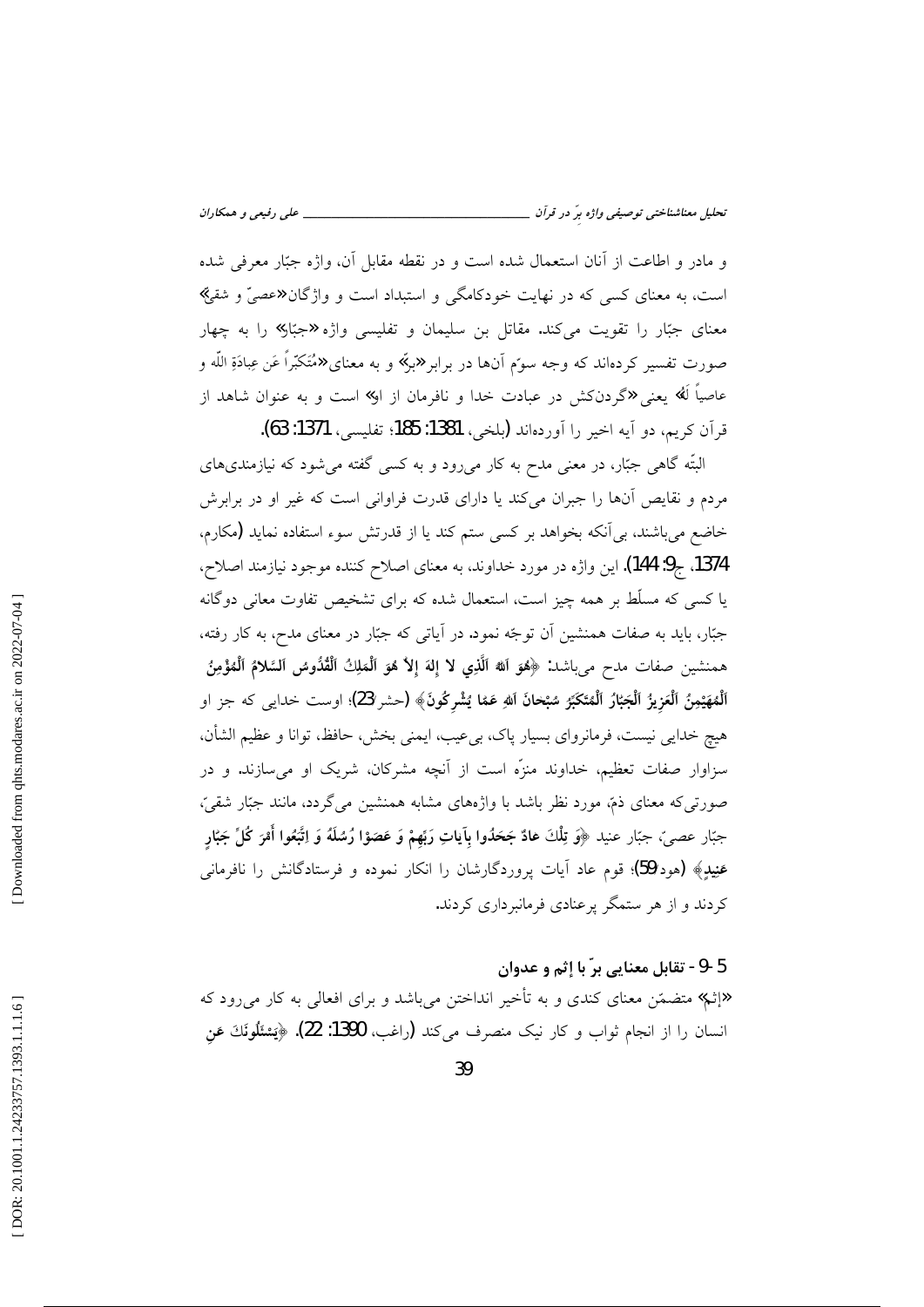ٱلْخَمْرِ وَ ٱلْمَيْسِرِ قُلْ فِيهِما إِثْمٌ كَبِيرٌ﴾ (يقره/219)؛ يعني نوشيدن خمر و ميسر، باعث ممانعت از رفتن و ميل به سوى اعمال خير مى شود. درباره اَيه ﴿يُسارِعُونَ فِي ٱلْإِنْمِ وَ ٱلْعُدْوَانِ﴾ (مائده/62)؛ گفته شده خداوند به وسیله إثـم، در واقع اشاره دارد به مثل آیه شریفه ﴿وَ مَنْ لَمْ يَحْكُمْ بِما أَنْزَلَ اَللهُ فَأُولَئِكَ هُمُ اَلْكَافِرُونَ﴾ (مائده/44)؛ و با عبارت «العدوان» به آيه شريفه ﴿وَ مَنْ لَمْ يَحْكُمْ بِما أَنْزَلَ اَللهُ فَأُولَئِكَ هُمُ الظَّالِمُونَ﴾ (مائده/45) اشاره نموده است. بنابراين إثم أعمّ از عدوان ميباشد (همان: 23)؛ زيرا إثم به هر نوع جرم، و عدوان به ظلم گفته می شود (طبرسی، 1406، ج3: 334). إثم به معنای معصیت، نافرمانی و سركشي كردن (بلخي، 1381: 370؛ تفليسي، 1371: 5)، و عدوان به معنى تجاوز كردن به حقوق دیگران است که هر دو، بسیار قبیح و ممنوع بوده، و انسان را از راه خیر و سعادت بازمي دارند و در مرحله حيواني و غفلت محدود مي كنند (مصطفوي، 1380. .(142 :7  $\frac{1}{6}$  :355 :6  $\frac{1}{6}$ 

در دو آیه ذیل، إثم و عدوان به ترتیب در تقابل معنایی با برّ و تقوی قرار گرفته است: ﴿فَلا تَتَناجَوْا بِالْإِثْمِ وَ ٱلْعُدْوَانِ وَ مَعْصِيَةِ ٱلرَّسُولِ وَ تَناجَوْا بِالْبِرِّ وَ ٱلتَّقْوىٰ﴾ (مجادله/9)؛ يعني بهخاطر گناه و تعدّی و نافرمانی پیامبر (ص)، با همدیگر محرمانه گفتگو نکنید، و به نيكوكاري و پرهيزگاري نجوا كنيد. ﴿تَعَاوَنُوا عَلَى ٱلْبِرِّ وَ ٱلتَّقْوِيٰ وَ لا تَعَاوَنُوا عَلَى ٱلإثْم وَ **اَلْعُدْوٰانِ﴾ (م**ائده/2). در این آیات، «إثم» (گناه) در برابر «برٌ» (نیک<sub>ی</sub>) قرار داده شده است؛ چرا که رسولخدا (ص) در جواب وابصة بن معبد اسدی درباره معنای برّ و إثم فرمود: «البرَّ ما اطمَأنَّت إِلَىهِ النَّفسُ وَ اطمَأنَّ إليهِ القَلبُ، وَ الإثمُ ما تَردّدَ في الصّدر وَ حالَ في القلْب وَ إن أفتاكَ النّاسُ وَ أفتوكَ» يعني برّ چيزي است كه نفس و قلب با اَن اَرامش ميLبابد و إثم اَن است كه در دل میماند و ایجاد وسوسه و نگرانی میکند؛ گرچه مردم بدان رأی دهند و اصرار ورزند (راغب، 1390: 23؛ ابوالفتوح رازى، 1408، ج6: 232؛ عاملى، 1360، ج3: 207). و همچنانکه برّ از روی قصد انجام میگیرد، در مقابل آن إثم نیز به عمل غیرمشروعی گفته می شود که از روی قصد انجام گرفته باشد، و برای عمل غیرمشروع از روی قصد یا بدون قصد، از واژه «ذَنْب» استفاده می شود (ایزوتسو، 1388: 502).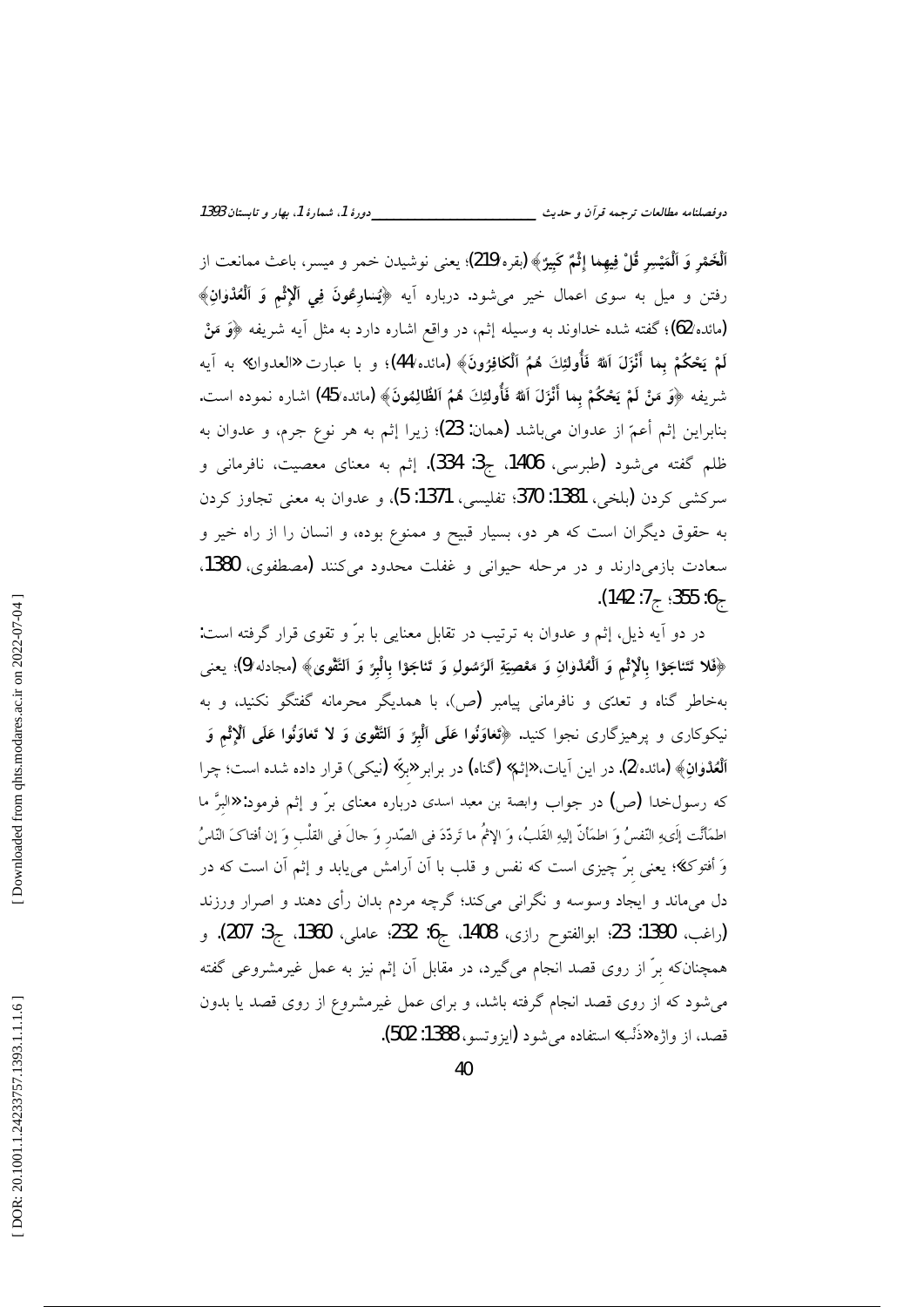بنابراین برّ، انجام کارهای نیکو و إثم، انجام کارهای ناروا است. تقوا، خویشتنداری از تخلّف حدود و ثغور الهي، و عدوان، تجاوز و تعدّي به آن است. و چنانکه همنشيني برٌ و تقوا، اشاره به، دعوت به نیکی و مبارزه با فساد میکند؛ با توجّه به تقابل این دو با إثم و عدوان، مي توان أنها را دعوت به گناه و معصيت و همراهي با فساد و ظلم تفسير نمود. و همچنانکه إثم أعمّ از عدوان است، برّ نيز أعمّ از تقوى مىباشد. و به همين جهت، برّ در بخشی از مؤلّفههای معنایی، با عدوان نیز تقابل معنایی دارد. البتّه منظور از تقابل معنایی، متضاد بودن این کلمات نمیباشد؛ زیرا چه بسا بر چیزی، نه بتوانیم عنوان عدوان را اطلاق نماییم و نه برّ.

5-10- تقابل معنايي برّ با سيّئهٔ و خطيئهٔ

﴿رَبَّنا فَاغْفِرْ لَنا ذُنُوبَنا وَ كَفَّرْ عَنَّا سَيِّئاتِنا وَ تَوَفَّنا مَعَ ٱلْأَبْرارِ﴾ (آلءمران/193)؛ يعنى پروردگارا از گناهان ما درگذر و بدیهای ما را بپوشان و ما را با نیکان بمیران. تفاوت میان ذُنوب و سیّئات آن است که اوّلی دلالت بر کبائر میکند و دوّمی بر صغائر (ایزوتسو، 1388: 501). با دقّت در این آیه، تقابل معنایی گنهکاران و بدکاران با ابرار و نیکوکاران فهمیده می شود. و به نظر می رسد مراد از «ذُنوب»، گناهان کبیره و مراد از «سیّئات»، گناهان صغیره باشد؛ چنانکه در آیهای دیگر، «سیّئات» در برابر «کبائر» آمده است: ﴿إِنْ تَجْتَنِيُوا كَبَائِرَ ما تُنْهَوْنَ عَنْهُ نُكَفِّرْ عَنْكُمْ سَيِّئاتِكُمْ﴾ (نساء/31)؛ اگر از گناهان كبيرهاى كه از آنها نهى شدهاید اجتناب کنید، ما از بدیهای شما صرف نظر می کنیم.

واژه «سَيِّئة» از مادّه «سوء»، به معناي عمل نايسند است (راغب، 1390: 401). به عبارتي حادثه و یا عملی که زشتی و بدی را به همراه دارد (طباطبایی، 1417، ج4: 324)؛ نزدیک به معناي آن، واژه »خَطيَّة»، به معناي خطاكاري و انحراف از مسير مي باشد (راغب، 1390: 243): ﴿مَنْ كَسَبَ سَيِّئَةً وَ أَحاطَتْ بِهِ خَطِيئَتُهُ فَأُولَئِكَ أَصْحابُ النّارِ هُمْ فِيها خالِدُونَ﴾ (يقره/81)؛ یعنی کسانیکه گناه میکنند و گناه بر آنها چیره میشود، اهل دوزخند و در آن همیشه ماندگارند (ايزوتسو، 1388: 509). با اين تفاوت كه «خَطِيَّة» بيشتر در جايبي گفته مي شود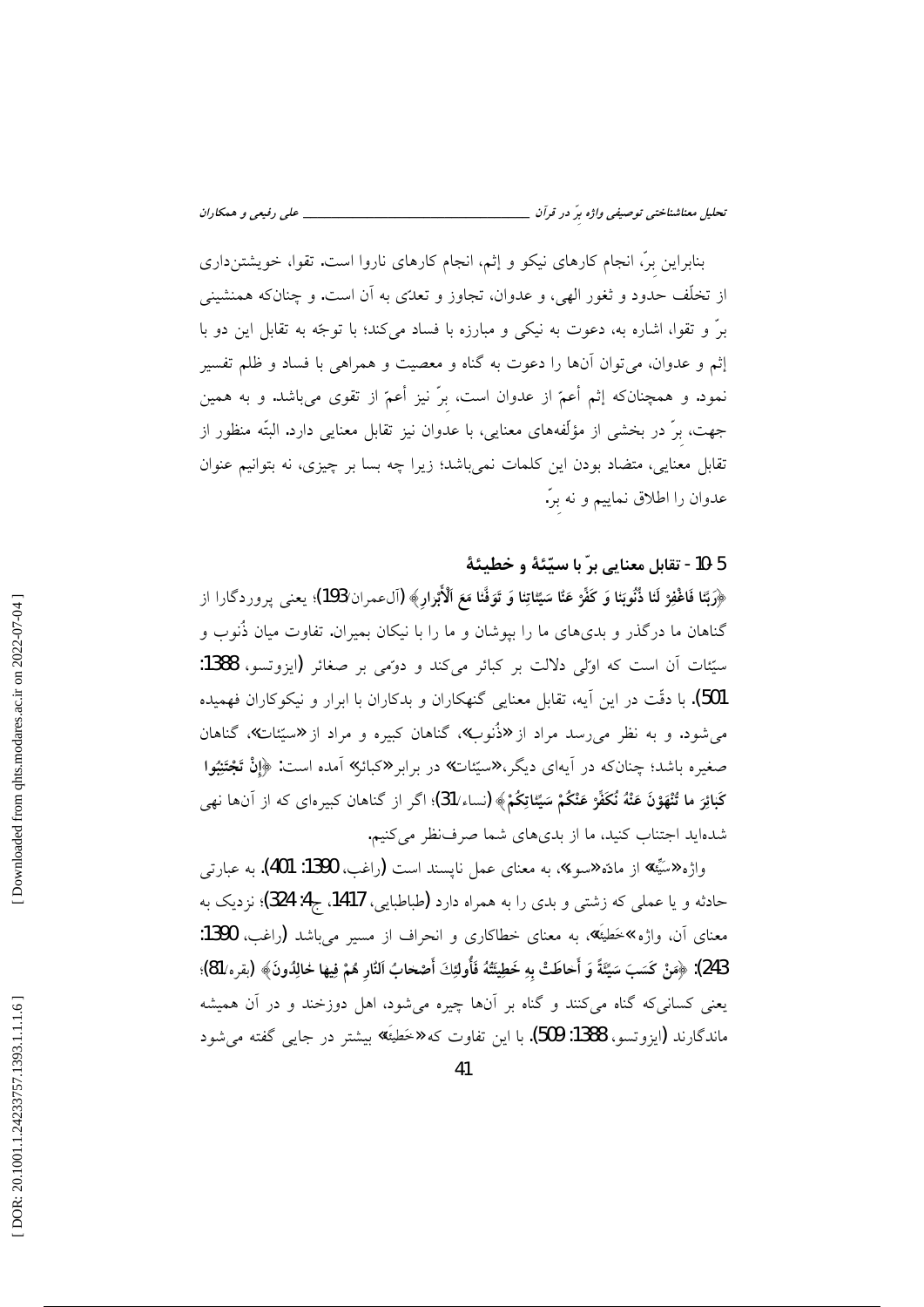كه في نفسه، شخص قصد انجام أن كار خطا و اشتباه را نداشت؛ بلكه قصدش، سبب صدور آن فعل و عمل گردیده است. مثل کسی که تیری را به قصد شکار حیوان پرتاب می کند؛ امّا تیر به انسانی اصابت می نماید و یا کسی که مُسکری را نوشیده و منجر به قتل در حقّ كسى مى شود (راغب، 1390: 244؛ طباطبايي، 1417: ج76/5). مانند آيات ﴿نَغْفِرْ لَكُمْ خَطَاياكُمْ﴾ (يقره/58). و﴿نَغْفِرْ لَكُمْ خَطِيئاتِكُمْ ﴾ (اعراف/161)؛ يعني گناهان شما را میبخشیم. که در آن «خَطایا و خَطِیئات»، جمع «خَطیئة» و به معنای گناه غیرعمدی است.

﴿وَ مَنْ يَكْسِبْ خَطِيئَةً أَوْ إِثْماً ثُمَّ يَرْم بِهِ بَرِيناً فَقَدِ اِحْتَمَلَ بُهْناناً وَ إِثْماً مُبيناً﴾ (نساء/112)؛ یعنی هرکس خطا یا گناهی مرتکب شود و آن را به گردن بی گناهی افکند، بهتانی و گناهی آشکار به دوش گرفته است. در این آیه نیز مقصود از «خَطِیَّة» عملی است که انجام آن از روى قصد نباشد (راغب، 1390: 244). و خلافى است كه به حدّ عصيان نرسد، در مقابل صواب، و به مطلق عمل نادرست اطلاق میشود و إثم که به معنی تأخير و مسامحه است، مرتبه شديدتر خطاست (مصطفوى، 1380، ج6: 188). بنابراين «خطيئة» از «خطأ» و در اصل به معنى لغزشها و گناهانى است كه بدون قصد از انسان سر میزند. و به تدریج در معنی آن توسعهای داده شد که هر گناه، اعمّ از عمد و غیرعمد را دربرمیگیرد؛ زیرا هیچ کدام با روح سلیم انسان سازگار نیست و اگر از او سر بزند در حقیقت یک نوع لغزش و خطا است که شایسته مقام او نیست، ولی إثم معمولاً به گناهان عمدی و اختیاری گفته میشود که آدمی را از خیرات باز میدارند (مکارم، 1374، ج4: 119). ديگرى هم گفته است: خطيئه يعني گناه صغيره و إثم يعني گناه کبیره، و خطیئه گناهی است نفسانی، و عمل خود شخص نسبت به خودش، و إثم عمل زشت اجتماعی است و سوء رفتار با دیگران مثل مال مردم خوردن و مانند آن، خطیئه آن گناه است که به عمد و سهو گناه باشد و إثم آن است که به عمد گناه باشد نه به سهو (فخر رازي، 1420، ج11: 215؛ عاملي، 1360، ج3: 10).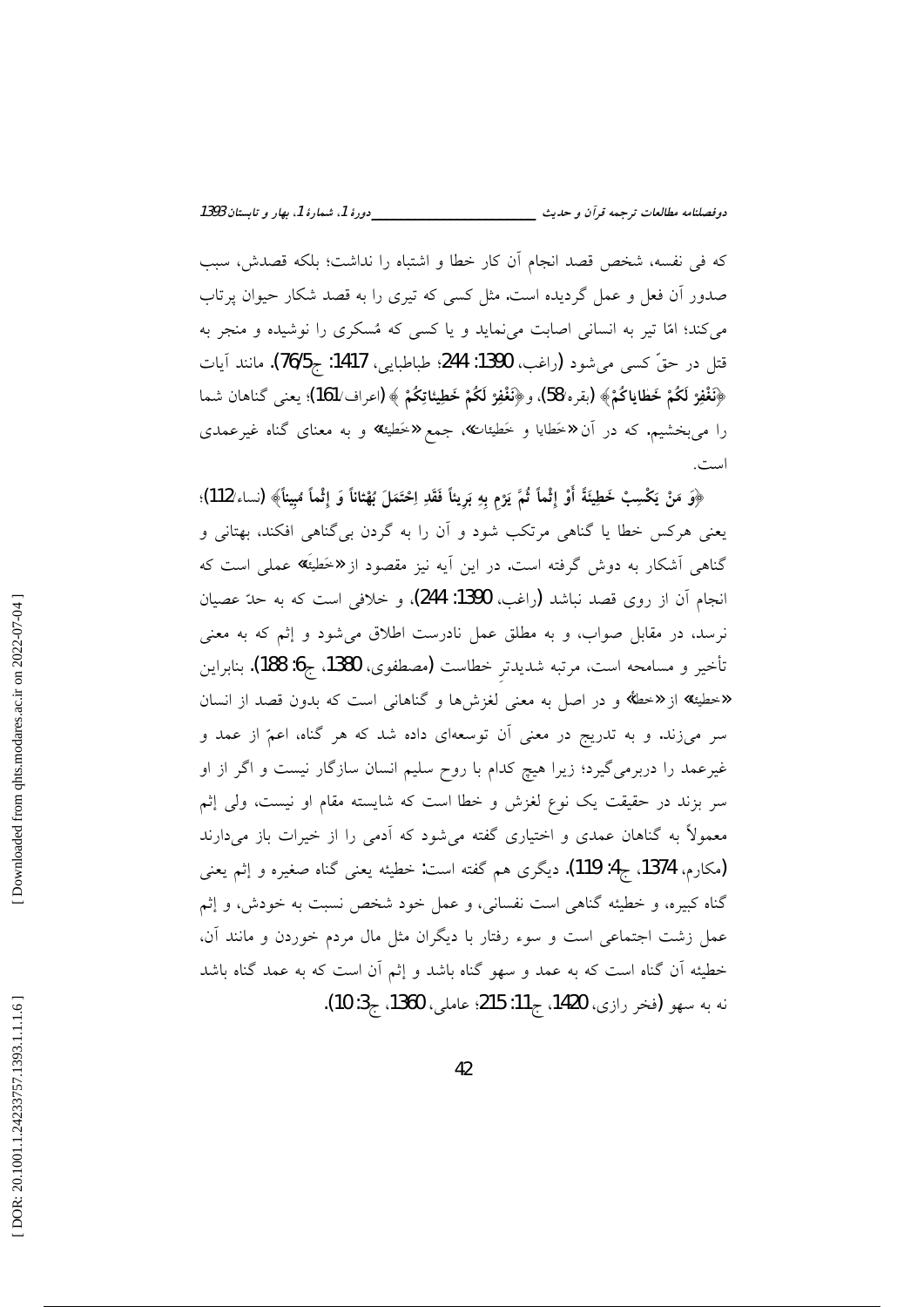بنابراین «سیَّنة و خطیئة» واژههایی هستند که در قرأن کریم، به طور غیرمستقیم در مقابل کلمه «برٌ» آمده و متضمّن مفهومی مخالف با اَن میباشند؛ امّا برخلاف مفهوم برٌ، اختصاصی به اعمال اختیاری ندارند و به نتایج اعمال و حوادث نیز گفته می شوند.

در نهایت از مجموع واژههای مرتبط و متقابل با برّ در قرآن، می توان نتیجه گرفت که برّ به معنای هر نوع خیرخواهی است که در موارد مختلف میتواند مصادیق متفاوتی داشته باشد؛ هر یک از واژههای متقابل، معنای متقابلی از مصادیق برّ هستند که بنابر موضوع مربوط به آیه، در مقابل برّ قرار گرفتهاند، و تقوا مفهوم کلیدی است که در این میدان معنایی است.

## 6- نتيجەگيرى

1- حوزه معنایی واژه برّ، در سه وجه معنایی «طاعت»، «نیکی» و «پرهیزکاری» خلاصه میشوند که معانی اساسی و مهمّ این واژه هستند و مدلول حسّی آن میٍتواند «بَرّ» به معنای خشکی وسیع و «بَرّ» به معنای گندم باشد که بالاترین مصرف را در بین غذای انسانها و حیوانات داشته است.

2- برٌ و نیکوکاری یکی از شاخههای مهم اخلاق اجتماعی انسان است که ریشه در ایمان خالص داشته و منشأ و ریشه تمام خدمات و نیکیها به شمار می٫ود و در قرآن، ایمان، عمل صالح، انفاق، جهاد، نماز، وفای به عهد، ایثار و احسان، از نمونههای برّ معرفی شدهاند.

3- براساس آیات قرآنی، میتوان مفهوم اصلی «برٌ» را منطبق بر معنای عام و رایج لغوی آن یعنی «توسّع در کار خیر» دانست، که بر محور جانشینی یا همنشینی با واژههای ایمان، تقوى، و در همنشيني با واژههاي «خير، صدق، انفاق، احسان، ځسنې، حَسنة» بوده و با آنها رابطه معنایی دارد. و نیز در مقابل با واژههای «فجور، إثم، عُدوان، عُقوق، جِبّار، شَقِيّ، عَصِّيٌّ، سِيِّثة، خَطيئة»، استعمال شده و در يک حوزه معنايي و در همنشيني با آنهاست و به گونهای با آنها تقابل معنایی دارد.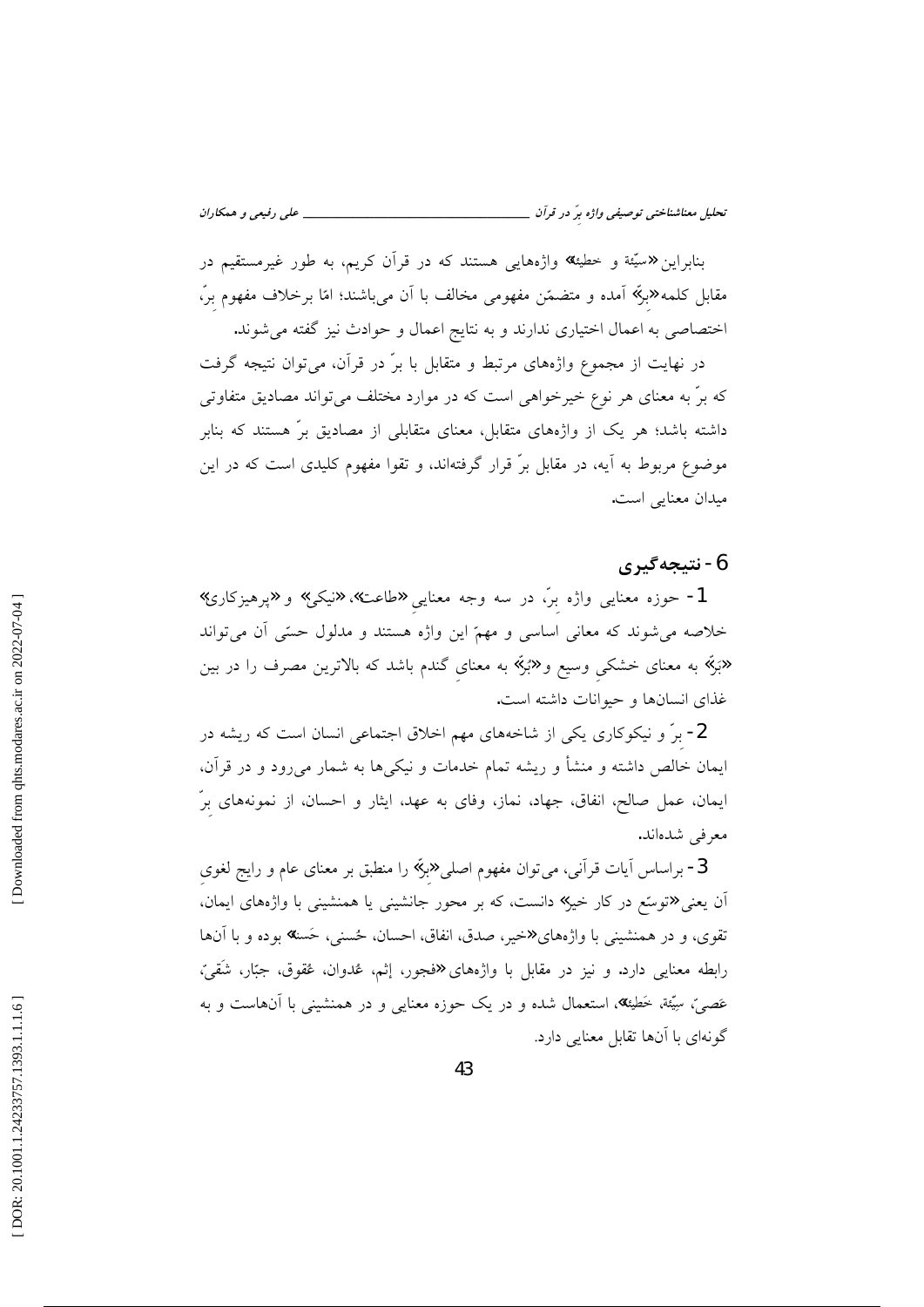\_\_\_\_\_\_\_\_\_\_\_دورهٔ 1، شمارهٔ 1، بهار و تابستان 1393 دوفصلنامه مطالعات ترجمه قرأن و حديث \_\_\_\_\_\_\_\_\_\_\_\_\_

4- از مجموع واژههای مرتبط و متقابل با برّ در قرآن، می توان نتیجه گرفت که برّ به معنای هر نوع خیرخواهی است که در موارد مختلف می تواند مصادیق متفاوتی داشته باشد؛ هر یک از واژههای متقابل، معنای متقابلی از مصادیق برّ هستند که بنابر موضوع مربوط به آیه، در مقابل برّ قرار گرفتهاند، و تقوا مفهوم کلیدی است که در این میدان معنایی قرار گرفته است.

7- منابع

\* قرأن كريم

فارسي:

- 1- ابوالفتوح رازي، حسين بن علي، روض الجنان و روح الجنان في تفسير القرآن، مشهد: بنياد پژوهشهای آستان قدس رضوی، (1408ق).
- 2- ايزوتسو، توشيهيكو، خدا و انسان در قرآن، ترجمه احمد آرام، تهران: مؤسّسه تحقيقاتي و فرهنگي و زبان شناسي، (1391ش).
- 3- \_\_\_\_\_ ، مفاهيم اخلاقي- ديني در قرآن مجيد، ترجمه فريدون بدرهاي، چاپ دوتم، تهران: نشر و يژوهش فرزان روز، (1388ش).
- 4- بلخي، مقاتل;بن سليمان، الأشباه و النَّظائر في القرآن الكريم، ترجمه سيّد محمّد روحاني و محمّد علوی مقدّم، چاپ دومّ، تهران: شرکت انتشارات علمی و فرهنگی، (1381ش).
- <mark>5</mark>- پالمر، فرانک، نگاه<sub>ی</sub> تازه به معناشناسی، ترجمه کورش صفوی، چاپ ششم، تهران: نشر مركز، (1391ش).
- 6- تفلیسی، ځبیش بن ابراهیم، وجوه قرآن، ترجمه مهدی محقّق، چاپ دوم، تهران: انتشارات دانشگاه تهران، (1371ش).
- 7- راغب اصفهاني، حسينبنِ محمّد، مفردات الفاظ قرآن كريم، ترجمه حسين خداپرست، قم: انتشارات نويد اسلام، (1388ش).
- 8- سيّدي، سيّدحسين، تغيير معنايي در قرآن (بررسي رابطه بينامتني قرآن با شعر جاهلي)، جاب اوّل، تهران: انتشارات سخن، (1390ش).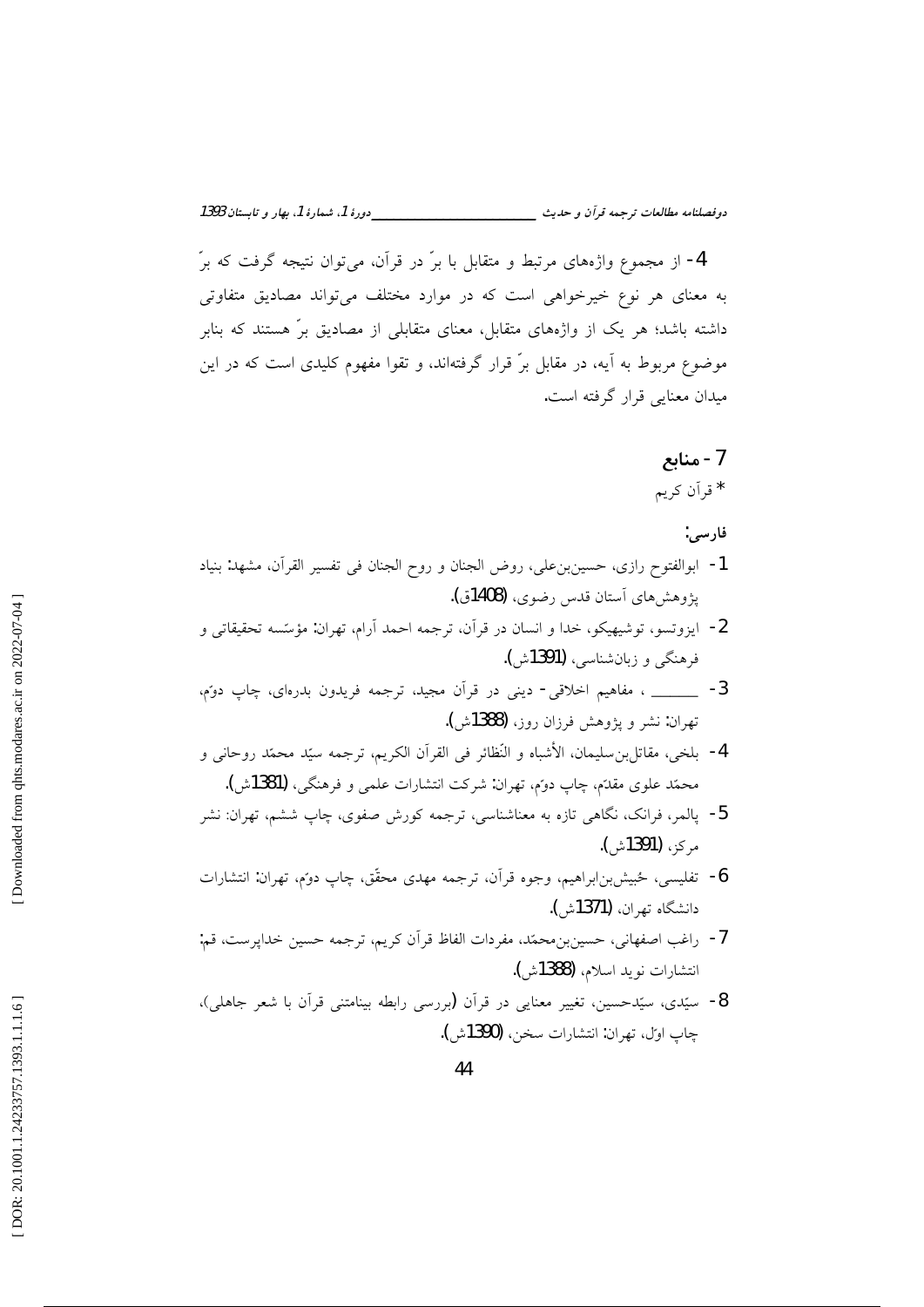عربي: